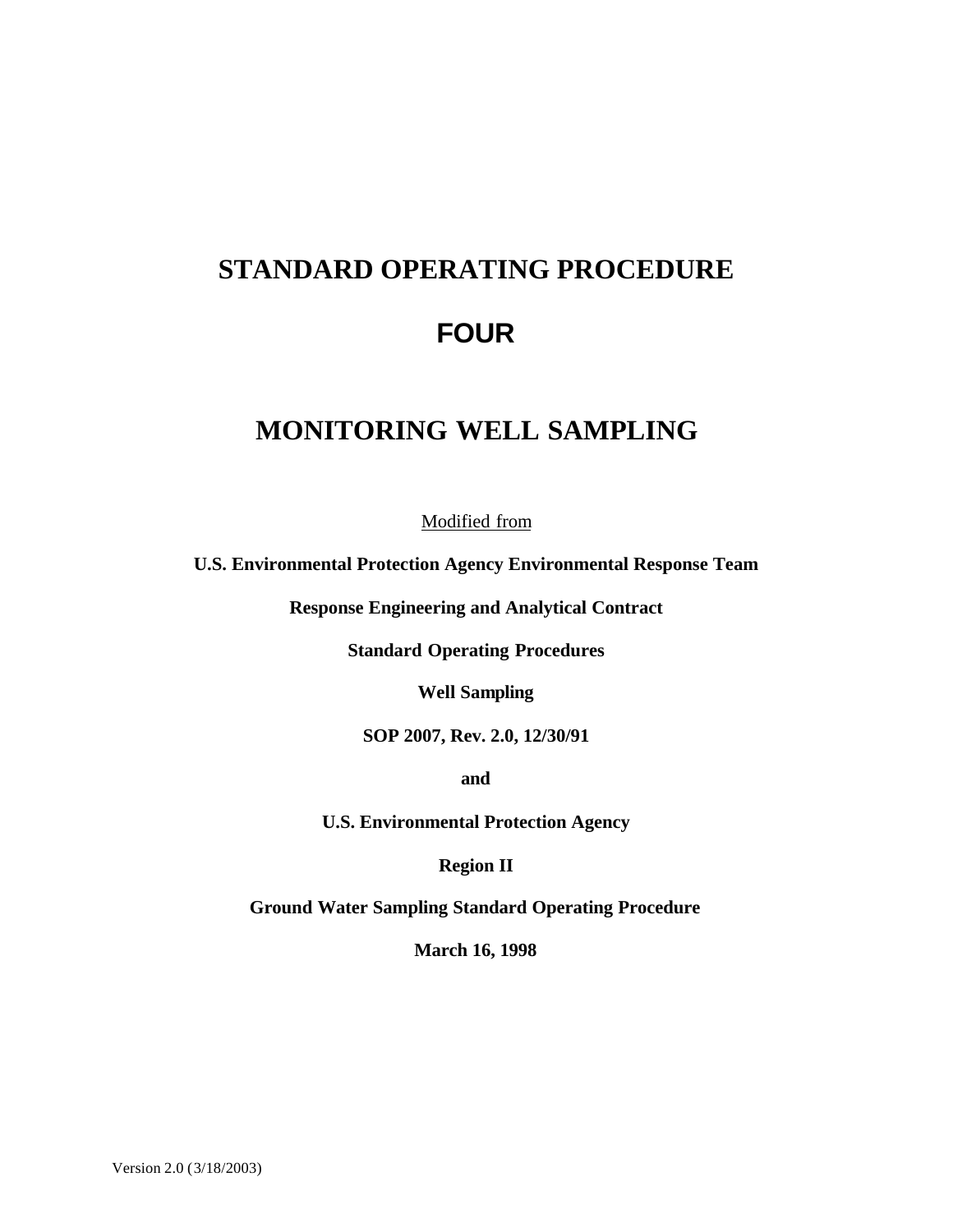# **TABLE OF CONTENTS**

|     |                                                                        | Page |
|-----|------------------------------------------------------------------------|------|
| 1.0 |                                                                        |      |
| 2.0 |                                                                        |      |
| 3.0 |                                                                        |      |
| 4.0 | SAMPLE PRESERVATION, STORAGE, HANDLING AND DOCUMENTATION 2             |      |
| 5.0 |                                                                        |      |
|     |                                                                        |      |
|     |                                                                        |      |
|     |                                                                        |      |
|     |                                                                        |      |
|     |                                                                        |      |
|     |                                                                        |      |
|     |                                                                        |      |
|     |                                                                        |      |
|     | 5.3 Advantages/Disadvantages of Certain Purging and Sampling Equipment |      |
|     |                                                                        |      |
|     |                                                                        |      |
|     |                                                                        |      |
|     |                                                                        |      |
|     |                                                                        |      |
|     |                                                                        |      |
| 6.0 |                                                                        |      |
|     |                                                                        |      |
| 7.0 |                                                                        |      |
|     |                                                                        |      |
|     |                                                                        |      |
|     |                                                                        |      |
|     |                                                                        |      |
|     |                                                                        |      |
|     |                                                                        |      |
|     |                                                                        |      |
|     |                                                                        |      |
|     |                                                                        |      |
|     |                                                                        |      |
|     |                                                                        |      |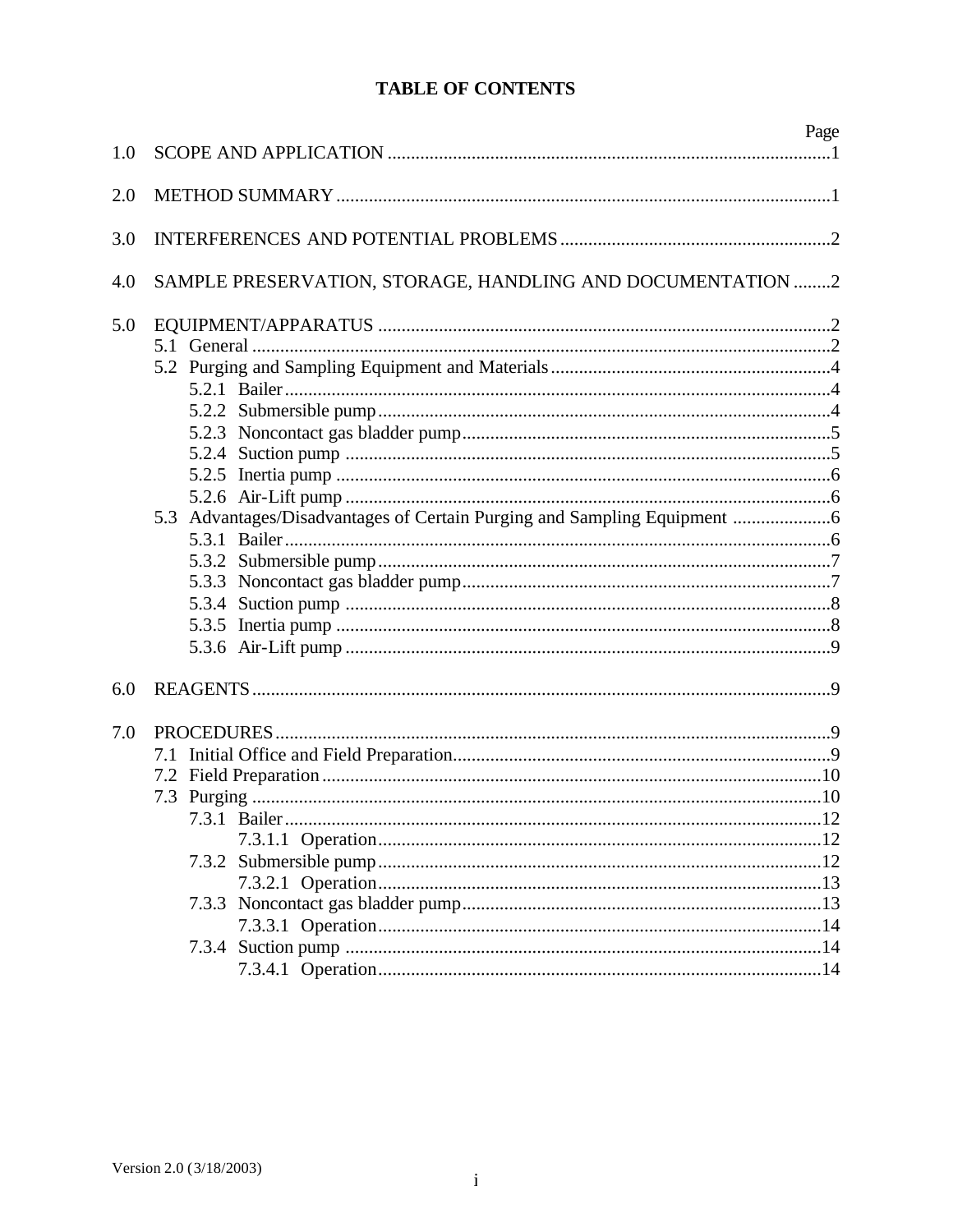# TABLE OF CONTENTS (cont.)

|     |                                                                     | Page |
|-----|---------------------------------------------------------------------|------|
|     |                                                                     |      |
|     |                                                                     |      |
|     |                                                                     |      |
|     |                                                                     |      |
|     |                                                                     |      |
|     |                                                                     |      |
|     |                                                                     |      |
|     |                                                                     |      |
|     |                                                                     |      |
|     |                                                                     |      |
|     |                                                                     |      |
|     |                                                                     |      |
|     |                                                                     |      |
|     |                                                                     |      |
|     |                                                                     |      |
|     |                                                                     |      |
|     |                                                                     |      |
|     |                                                                     |      |
|     |                                                                     |      |
|     | 7.7 Special Considerations for Volatile Organic Compound Sampling20 |      |
| 8.0 |                                                                     |      |
|     |                                                                     |      |
|     |                                                                     |      |
|     |                                                                     |      |
|     |                                                                     |      |
| 9.0 |                                                                     |      |
|     |                                                                     |      |
|     |                                                                     |      |
|     |                                                                     |      |
|     |                                                                     |      |
|     |                                                                     |      |
|     |                                                                     |      |
|     |                                                                     |      |
|     |                                                                     |      |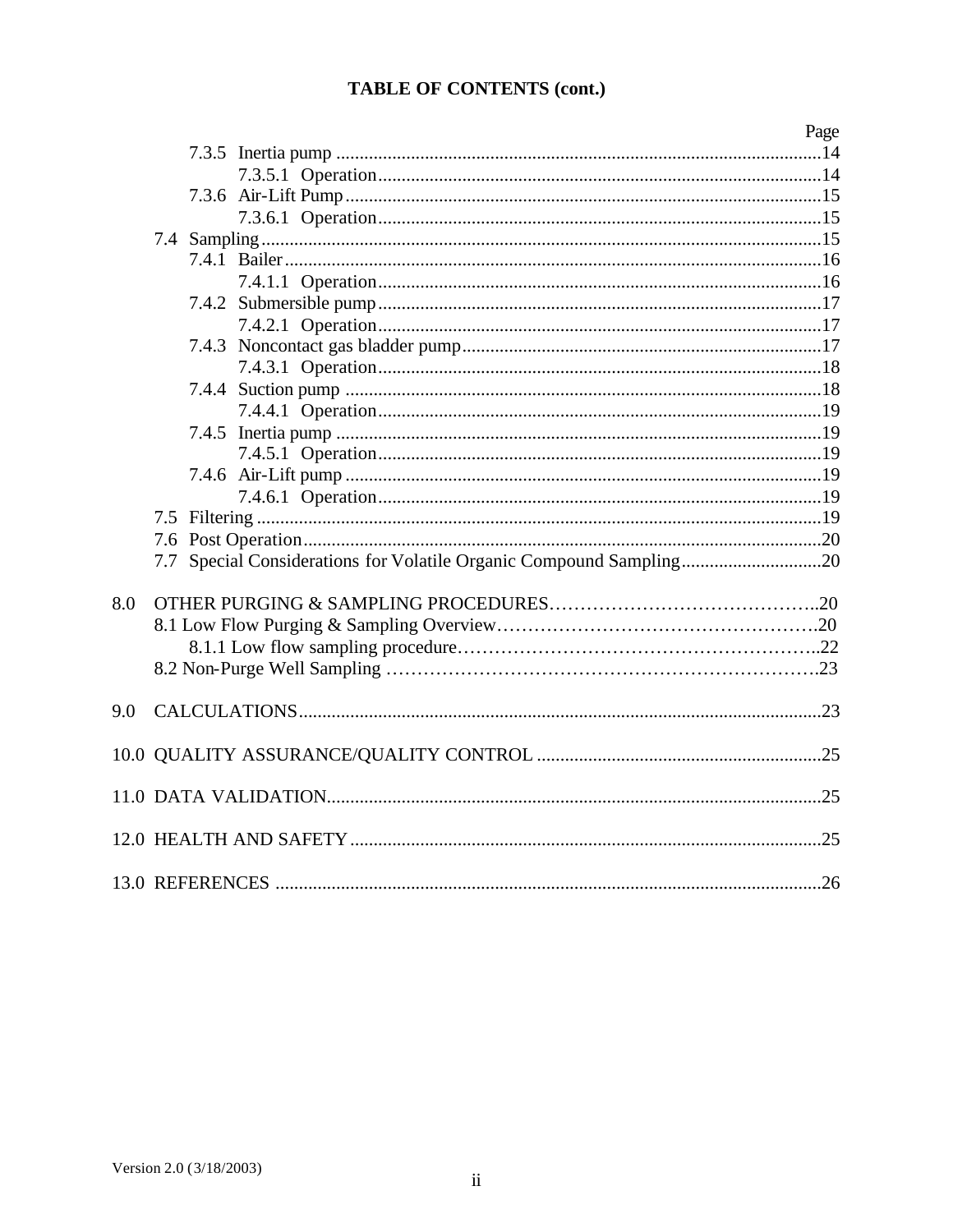#### **1.0 SCOPE AND APPLICATION**

The objective of this standard operating procedure (SOP) is to provide general reference information on sampling of wells. This guideline is primarily concerned with the collection of water samples from the saturated zone of the earth's subsurface at sites that are thought to be contaminated. Every effort must be made to ensure that the sample is representative of the particular zone of water being sampled. The procedures described in this document are designed to be used in conjunction with analyses for the most common types of ground-water contaminants.

These are standard (i.e., typically applicable) operating procedures which may be varied or changed as required, dependent upon site conditions or equipment limitations. In all instances, the procedures employed should be documented in the site logbook and associated with the final report.

Mention of trade names or commercial products does not constitute endorsement or recommendation for use.

# **2.0 METHOD SUMMARY**

Monitoring wells can be sampled immediately after initial well installation and development (see SOP #3 Section 5.3.9, Well Development requirements). Prior to sampling a monitor well, the well must be purged to remove water that may have been stagnant in the well, and to introduce fresh ground water into the well for sampling. This may be achieved with one of a number of instruments. The most common of these are the bailer, submersible pump, non-contact gas bladder pump, suction pump, inertia pump, and air-lift pump. At a minimum, three well volumes should be purged if recharge to the well is sufficient; Section 8.0 of this SOP shows all calculations necessary to determine the well volume. While the well is being purged, field parameters (i.e., pH, temperature, and electrical conductivity) should be measured and recorded following removal of each well volume until the readings stabilize. This is done to assure that fresh ground water is entering the well. Field parameters are stable when there is less than 0.2 pH unit change and 10% change for conductivity and temperature for three consecutive measurements.

Once purging is completed and the laboratory-cleaned sample containers have been labeled, sampling may proceed. Sampling may be conducted with any of the above instruments and need not be the same as the device used for purging. Only the air-lift pump may not be used for sampling due to aeration of the sample. Care should be taken when choosing the sampling device as some may affect the integrity of the sample.

Sampling should occur in a progression from the least to most contaminated well, if this information is known. Even though the sampling and purging equipment are always decontaminated between wells, the possibility always exists that some contamination may remain on this equipment. By beginning the sampling at the least contaminated, it is hoped that any cross contamination of wells that may occur will be kept to a minimum.

#### **3.0 INTERFERENCES AND POTENTIAL PROBLEMS**

The primary goal in performing ground-water sampling is to obtain a representative sample of the ground water. Sample integrity and analytical results can be compromised by field personnel in two primary ways: (1) taking an unrepresentative sample, or (2) by incorrect handling of the sample. There are numerous ways of introducing foreign contaminants into a sample, and these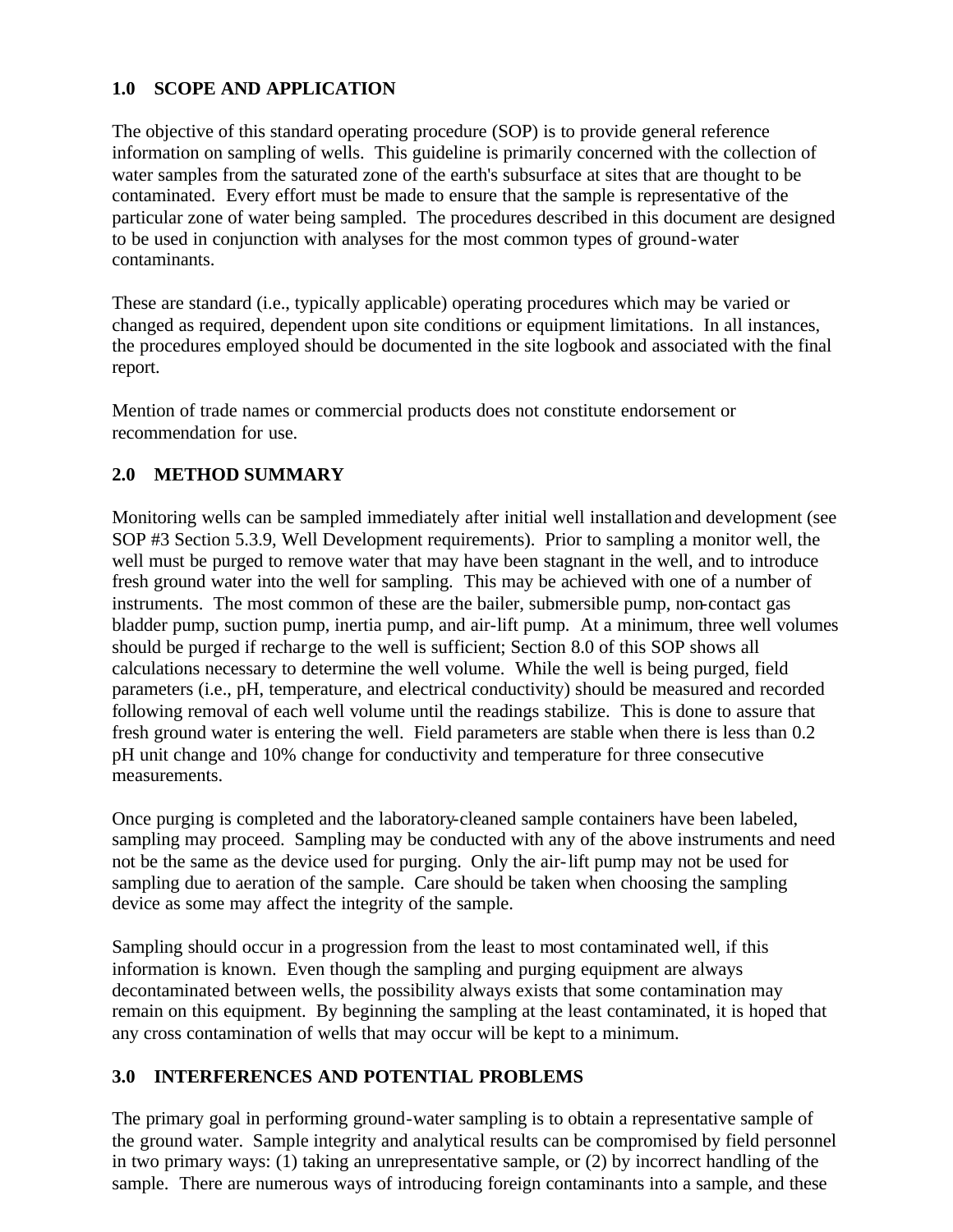must be avoided by following strict sampling procedures and utilizing trained field personnel. Section 7.0 of this SOP discusses the appropriate procedures which should be followed in order to collect a representative ground water sample.

# **4.0 SAMPLE PRESERVATION, STORAGE, HANDLING AND DOCUMENTATION**

The type of analysis for which a sample is being collected determines the type of sample container, preservative, holding time, and filtering requirements which are used (see the Standard Operating Procedures for Sample Preservation, Storage, Handling and Documentation). Samples should be collected directly from the sampling device into the appropriate laboratory cleaned containers. Check that a Teflon liner is present in the cap, if required. Attach a sample identification label to the container. Complete a field-data sheet, a chain of custody form, and record all pertinent data in the site logbook while at the sampling location.

Samples shall be appropriately preserved, labeled, logged, and placed in a cooler with ice to be maintained at  $4^{\circ}$ C. Samples must be shipped well before the holding time is up and ideally should be shipped within 24 hours of sample collection. It is recommended that these samples be shipped or delivered daily to the analytical laboratory in order to maximize the time available for the laboratory to perform the analyses. The containers should be shipped with adequate packing and cooling to ensure that they arrive intact.

Certain conditions may require special handling techniques. Special requirements must be determined prior to conducting fieldwork. This can be done by consulting the Standard Operating Procedures for Sample Preservation, Storage, Handling and Documentation and by also consulting with the analytical lab(s) that will be analyzing the water sample(s).

# **5.0 EQUIPMENT/APPARATUS**

# **5.1 General**

- Water-level indicator (i.e., electric sounder, steel tape, transducer, or air line)
- Depth sounder
- Appropriate keys for well-cap locks
- Steel brush
- Flame-ionization detector (FID), photo-ionization detector (PID), or organic-vapor analyzer (OVA) -- whichever is most appropriate
- Logbook
- Calculator
- Field-data sheets and sample labels
- Chain of custody records and seals
- Sample containers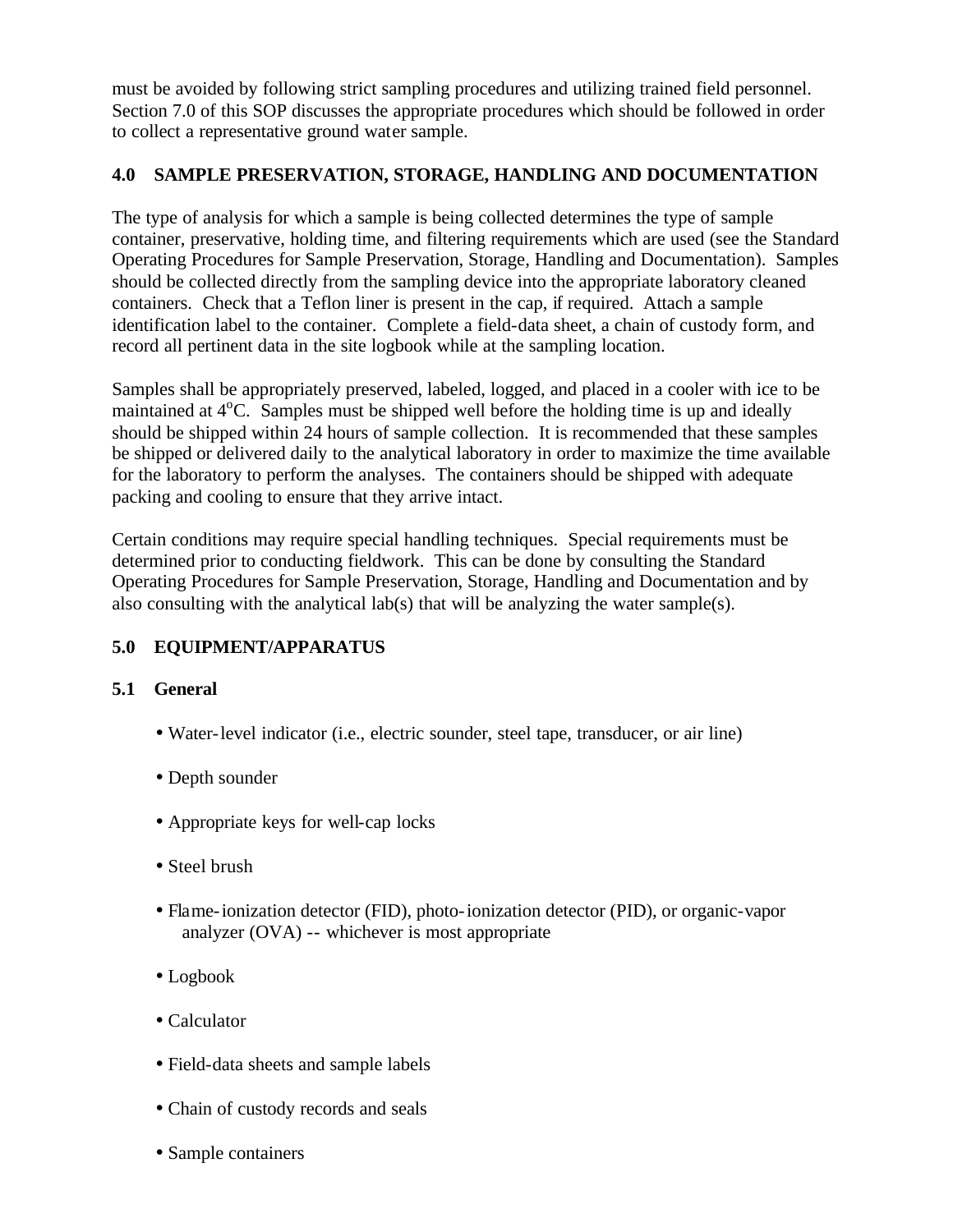- Engineer's ruler
- Sharp knife (locking blade)
- Toolbox (to include at least: screwdrivers, pliers, hacksaw, hammer, flashlight, adjustable wrench)
- Leather work gloves
- Appropriate health and safety gear
- Five-gallon pail
- Plastic sheeting
- Shipping containers
- Packing materials
- Bolt cutters
- Ziploc® plastic bags
- Containers for evacuation liquids
- Decontamination solutions
- Tap water
- Non-phosphate soap
- Several brushes
- Pails or tubs
- Aluminum foil
- Protective gloves (examples: rubber, plastic, or latex)
- Preservatives
- Distilled or deionized water
- Ice or other coolant

#### **5.2 Purging and Sampling Equipment and Materials**

Materials of construction for purging and sampling equipment (bladders, pump, bailers, tubing, etc.) should be limited to stainless steel, Teflon, and glass in areas where concentrations are expected to be at or near the detection limit. The tendency of organics to leach into and out of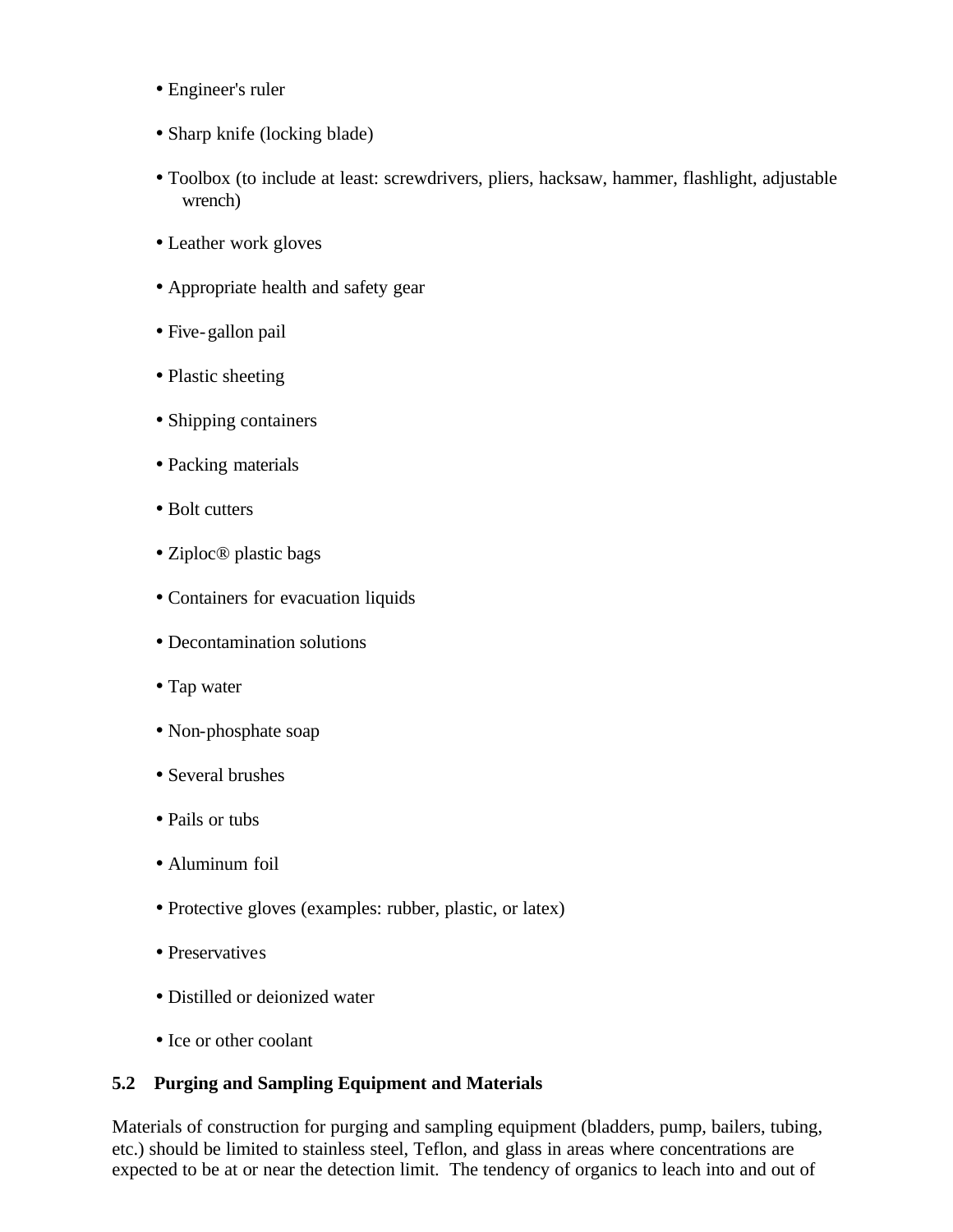many materials make the selection of materials critical for trace analyses. The use of plastics, such as PVC (polyvinyl chloride) or polyethylene, should be avoided when analyzing for organics. However, PVC may be used for evacuation equipment as it will not come in contact with the sample, and in highly contaminated wells, disposable equipment (i.e., polypropylene bailers) may be appropriate to avoid cross contamination.

# **5.2.1 Bailer**

- Clean, decontaminated bailers of appropriate size and construction material
- Nylon line, enough to dedicate to each well or Teflon coated bailer wire (preferably on some type of reel or spool)
- Sharp knife
- Wire cutters
- Five-gallon pail

# **5.2.2 Submersible pump**

- Pump $(s)$
- Generator (110/120 or 240 volt) or 12-volt battery if necessary
- PVC pipe (solid or coil type) enough to dedicate to each well
- Hose clamps
- Safety cable
- Toolbox supplements (to include at least: pipe wrenches, wire strippers, electrical tape, heat shrink wrap, hose connectors, Teflon tape)
- Winch, pulley or hoist
- Gasoline for generator/gas can
- Flow meter with gate valve
- Nipples and various plumbing fittings (i.e., pipe connectors)

#### **5.2.3 Non-contact gas bladder pump**

- Non-contact gas bladder pump
- Compressor or nitrogen gas tank
- Generator (110/120 or 240 volt) or 12-volt battery if necessary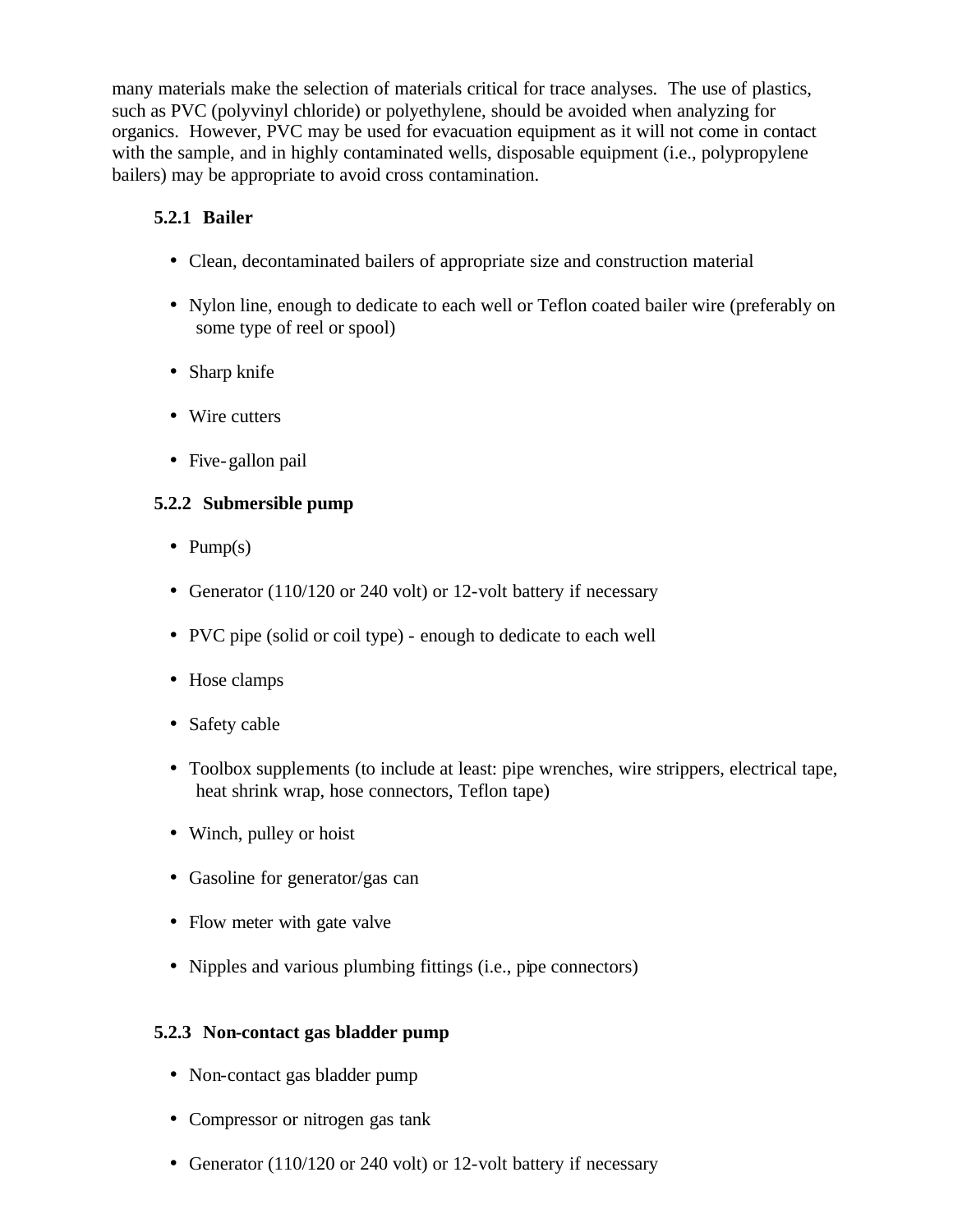- Gasoline for generator/gas can
- Teflon tubing enough to dedicate to each well
- Toolbox supplements (to include at least: pipe wrenches, wire strippers, electrical tape, heat shrink wrap, hose connectors, Teflon tape)
- Control box (if necessary)
- Spare batteries for control box if necessary

#### **5.2.4 Suction pump**

- Pump
- PVC pipe (solid or coil type) enough to dedicate to each well
- Generator (110/120 or 240 volt) or 12-volt battery if necessary
- Gasoline for generator/gas can
- Toolbox supplements (to include at least: pipe wrenches, wire strippers, electrical tape, heat shrink wrap, hose connectors, Teflon tape)
- Plumbing fittings
- Flow meter with gate valve

#### **5.2.5 Inertia pump**

- Pump assembly
- Five-gallon pail

#### **5.2.6 Air-Lift pump**

- Air compressor and motor
- Air-storage tank
- Toolbox supplements (to include at least: pipe wrenches, wire strippers, electrical tape, heat shrink wrap, hose connectors, Teflon tape)
- Hose or tubing with perforated lower end
- Filter for the air entering the well

#### **5.3 Advantages/Disadvantages of Certain Purging and Sampling Equipmen**t

#### **5.3.1 Bailer**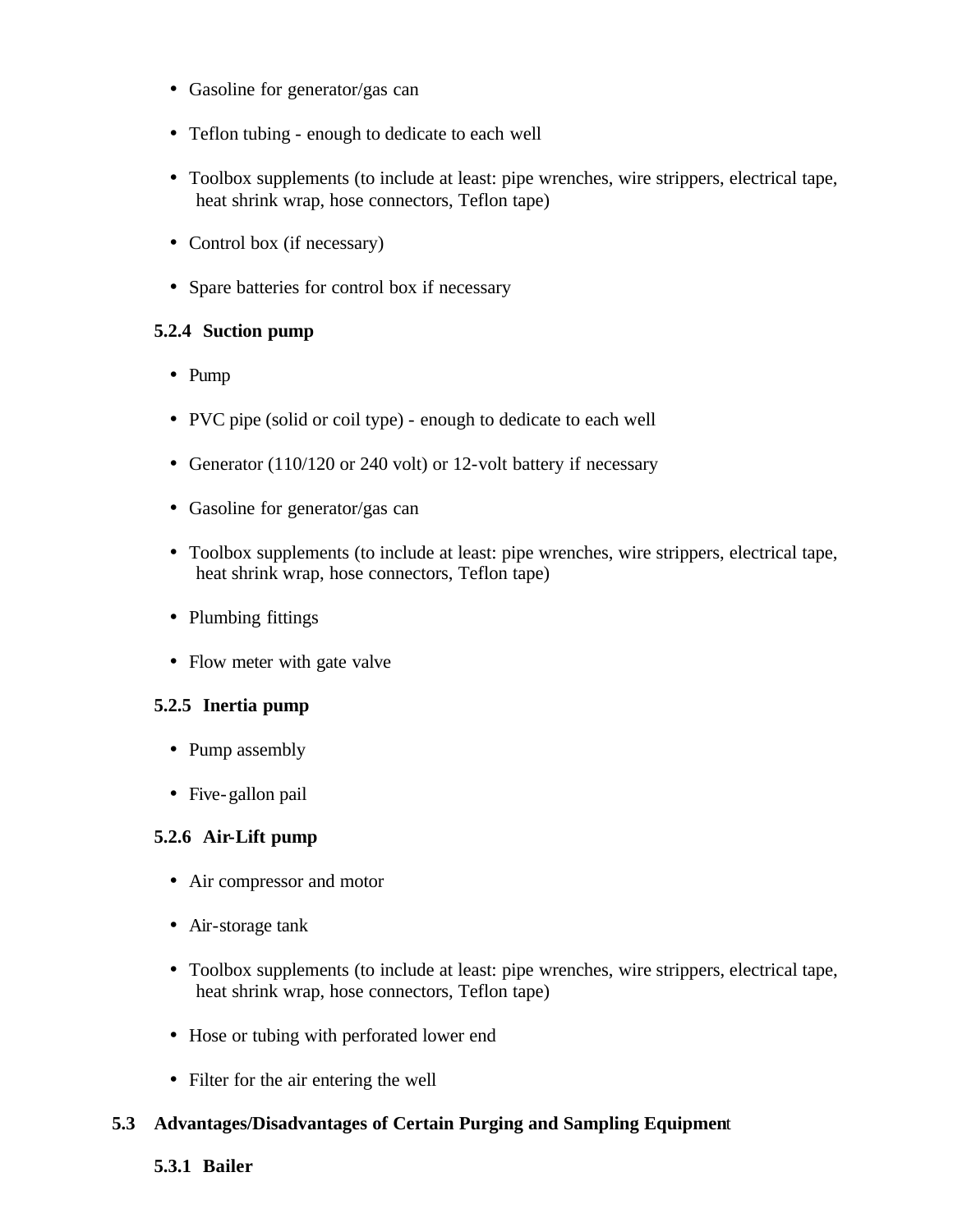Some advantages of a bailer are:

- Bailers are available in many different size ranges and many different compositions.
- No electrical power source is needed.
- Bailers are portable.
- Relatively inexpensive, so it can be dedicated and left in a well, thereby reducing the chances of cross contamination between wells.
- Minimal out-gassing of volatile organics while sample is in bailer.
- Readily available.
- Stagnant water can be removed first.
- Rapid, simple method for removing small volumes of purge water.

Some disadvantages of a bailer are:

- Time consuming to purge large volumes of stagnant water.
- Transfer of the sample to a container may cause aeration.
- The potential for the concentration of trace organics to be affected exists.

#### **5.3.2 Submersible pump**

Some advantages of a submersible pump are:

- Submersible pumps are portable.
- Depending upon the size of the pump and the pumping depths, relatively high pumping rates are possible.
- These pumps are generally very reliable and do not require priming.

Some disadvantages of a submersible pump are:

- The potential for the concentrations of trace organics to be affected exists.
- Some of these pumps are somewhat cumbersome to deal with in deep wells.
- Submersible pumps are often quite expensive.
- An electrical power source is needed.
- Sediment in the water may cause problems with the pumps.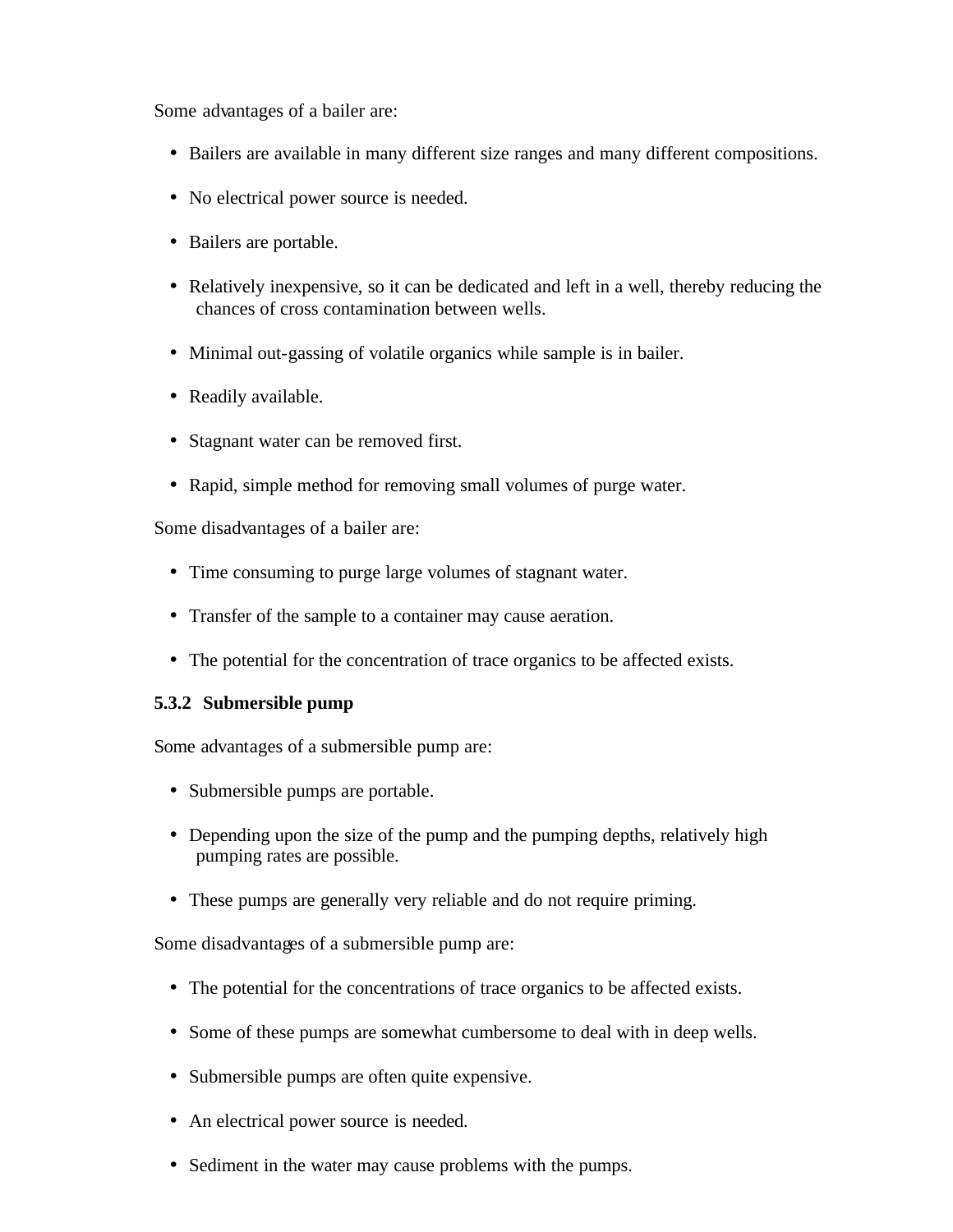• Submersible pumps are impractical in low yielding wells.

#### **5.3.3 Non-contact gas bladder pump**

An advantage of a non-contact gas bladder pump is:

- Bladder pumps maintain the integrity of the sample because they do not subject the sample to excessive pressures.
- Some disadvantages of a non-contact gas bladder pump are:
- Difficult to clean, though dedicated tubing and bladder may be used.
- Maximum, useful depth is about 100 feet.
- Supply of inert gas for operation, gas bottles and/or compressors may be difficult to obtain and are cumbersome.
- Pumping rates are relatively low.

#### **5.3.4 Suction pump**

An advantage of a suction pump is:

• Suction pumps are portable, relatively inexpensive, and readily available.

Some disadvantages of a suction pump are:

- Water levels must be within approximately 20 feet of the ground surface (or discharge height of the well) for this pump to be useful.
- Vacuum can cause loss of dissolved gasses and volatile organics.
- This type of pump commonly must be primed, and vacuum is often difficult to maintain during initial stages of pumping.

#### **5.3.5 Inertia pump**

An advantage of an inertia pump is:

• Inertia pumps are portable, inexpensive, and readily available.

Some disadvantages of an inertia pump are:

- Water levels must be within approximately 70 feet of the ground surface for this pump to be useful.
- It is often very time consuming to purge wells with manual versions of these pumps.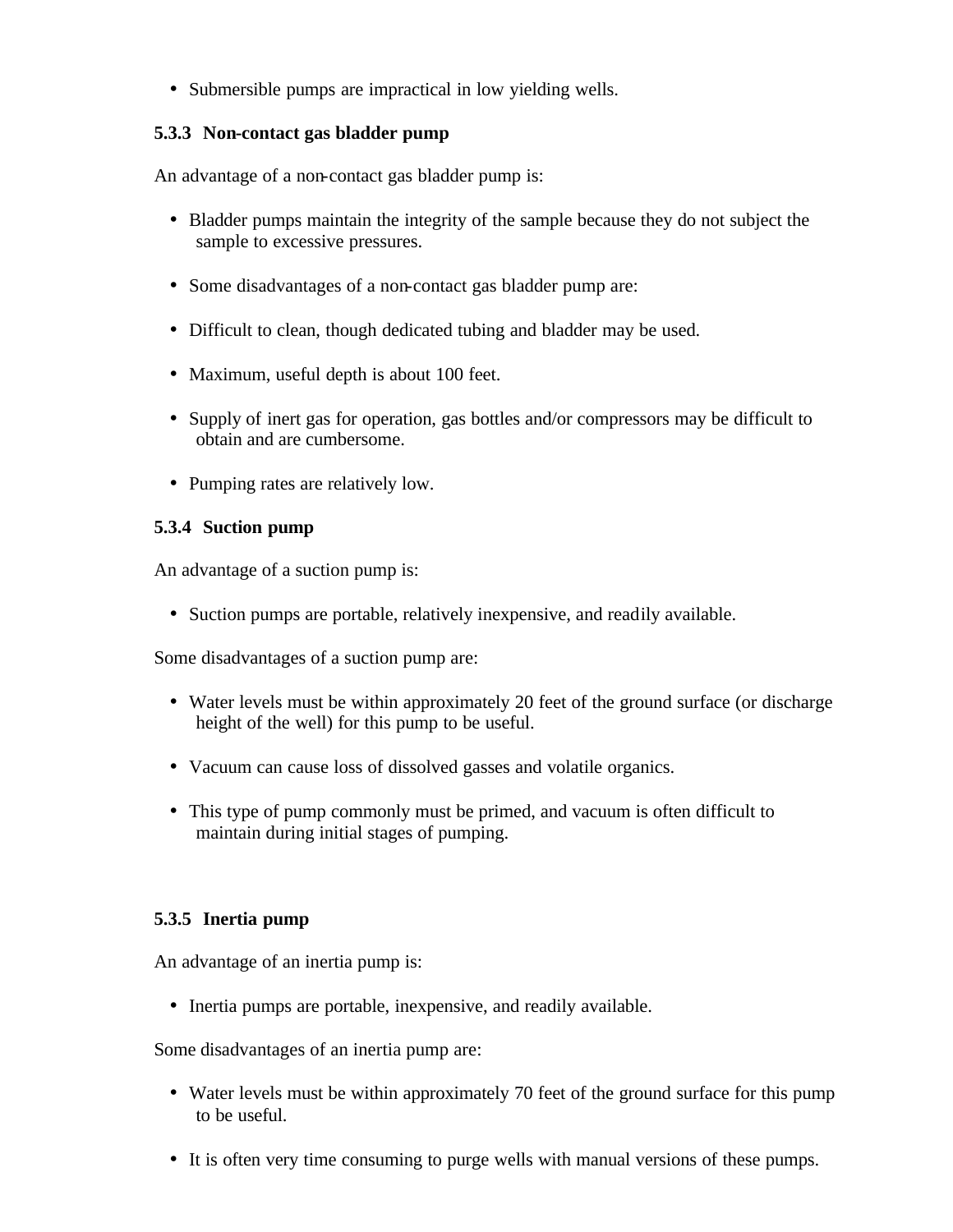• Manual versions of these pumps are very labor intensive.

# **5.3.6 Air-Lift pump**

Some advantages of an air-lift pump are:

- Air-lift pumps use simple, readily available equipment.
- These pumps are well suited for use in all types of well construction.

Some disadvantages of an air-lift pump are:

- Requires fairly heavy, bulky equipment that must often be towed on a separate trailer.
- Foreign fluid (air) is introduced into the well.
- Effectiveness is dependent on the height of the water column in the well. For this method to work properly, at least half of the well casing usually needs to have water in it.

#### **6.0 REAGENTS**

Reagents may be utilized for preservation of samples and for decontamination of sampling equipment. Consult the Standard Operating Procedures for Sample Preservation, Storage, and Handling and check with the analytical laboratory in order to determine which preservative(s) to use, if any, and the quantities required.

#### **7.0 PROCEDURES**

#### **7.1 Initial Office and Field Preparation**

- 1. Determine the extent of the sampling effort, the sampling methods to be employed, and the types and amounts of equipment and supplies needed.
- 2. Obtain necessary sampling and monitoring equipment, appropriate to type of contaminant being investigated.
- 3. Decontaminate or pre-clean equipment and ensure that it is in working order.
- 4. Prepare scheduling and coordinate with staff, clients, land owners, and regulatory agencies.
- 5. Perform a general site survey prior to site entry in accordance with the site specific health and safety plan.
- 6. Identify and mark all sampling locations.

#### **7.2 Field Preparation**

1. Start at the least contaminated well, if known.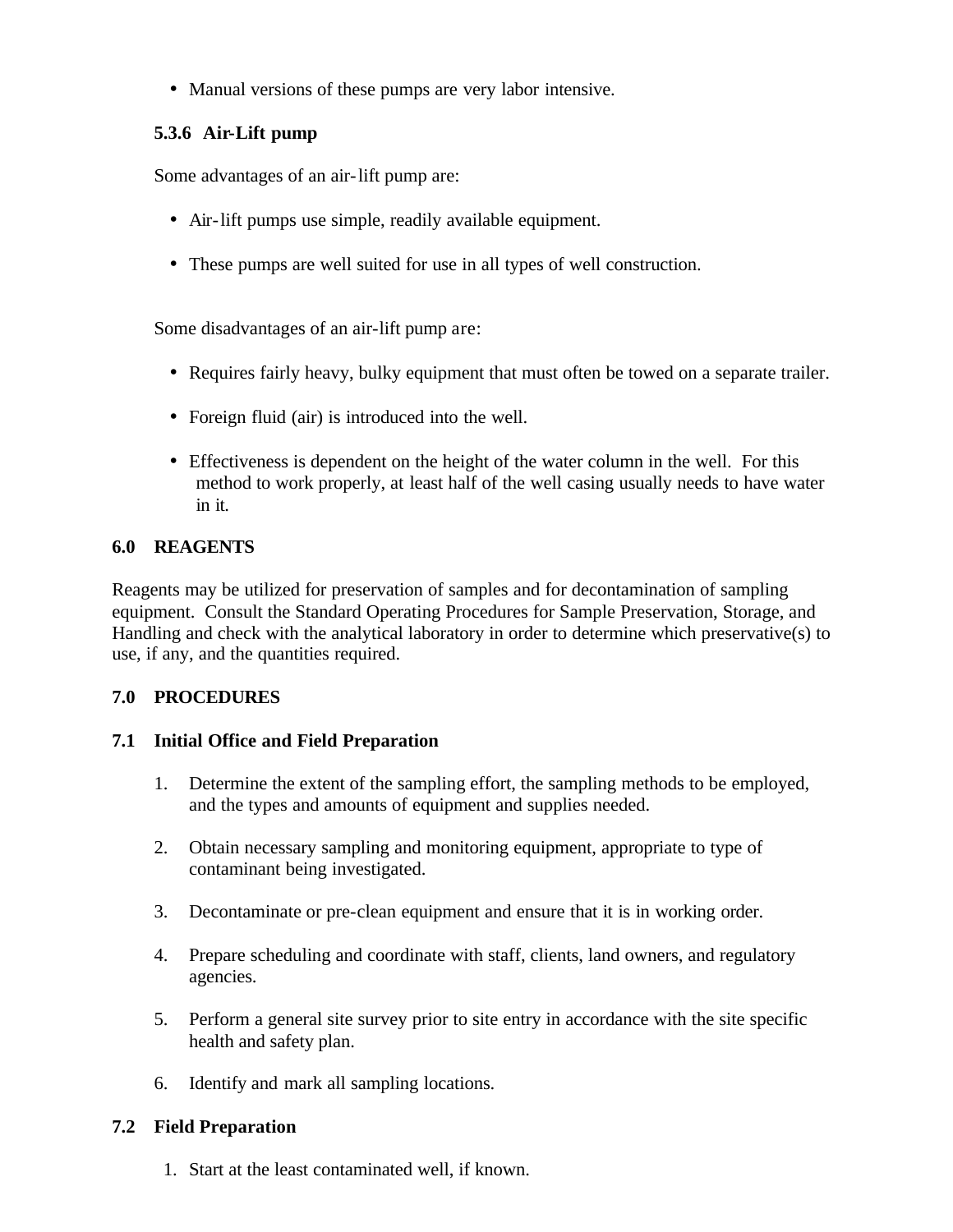- 2. Lay plastic sheeting, or other suitable material, around the well to minimize the likelihood of contamination of equipment from soil adjacent to the well.
- 3. Remove locking well cap, note location, time of day, and date in the site logbook.
- 4. Remove well-casing cap.
- 5. Screen headspace of well with an appropriate monitoring instrument to determine the presence of volatile organic compounds and record in site logbook.
- 6. Lower water level measuring device or equivalent (i.e., permanently installed transducers or air line) into well until water surface is encountered.
- 7. Measure distance from water surface to reference measuring point on well casing or protective barrier post and record in site logbook. Alternatively, if no reference point, note that water-level measurement is from top of steel casing, top of PVC riser pipe from ground surface, or some other position on the well head.
- 8. Measure total depth of well (at least twice to confirm measurement) and record in site logbook.
- 9. Calculate the volume of water in the well and the volume to be purged using the calculation in Section 8.0 of this SOP.
- 10. Select the appropriate purging and sampling equipment.

#### **7.3 Purging**

The amount of purging that a well receives prior to sample collection depends on the intent of the monitoring program as well as the hydrogeologic conditions. Programs where general quality determination of water resources are involved may require long pumping periods to obtain a sample, or several samples over time, that is representative of a large volume of that aquifer. The pumped volume can be determined prior to sampling so that the sample is collected after a known volume of the water is evacuated from the aquifer, or the well can be pumped until the stabilization of parameters such as temperature, electrical conductance, or pH has occurred. Field parameters are considered to be stabilized when there is less than 0.2 pH unit change and 10% change in conductivity and temperature for at least three consecutive well volumes.

However, monitoring for a contaminant plume requires a representative sample of a small volume of the aquifer. These circumstances require that the well be pumped enough to remove the stagnant water but not enough to induce flow from other areas. Generally, three well volumes are considered effective or calculations based on the aquifer parameters and well dimensions can be made to determine the appropriate volume to remove prior to sampling.

During purging, water-level measurements may be taken at regular intervals. These data may be used to compute aquifer transmissivity and other hydraulic characteristics.

In a non-pumping well, there will be little or no vertical mixing of the water, and stratification of the water will occur. The well water in the screened section will mix with the ground water due to normal ground water flow patterns, but the well water above the screened section will remain isolated, become stagnant, and may lack the contaminants which are representative of the ground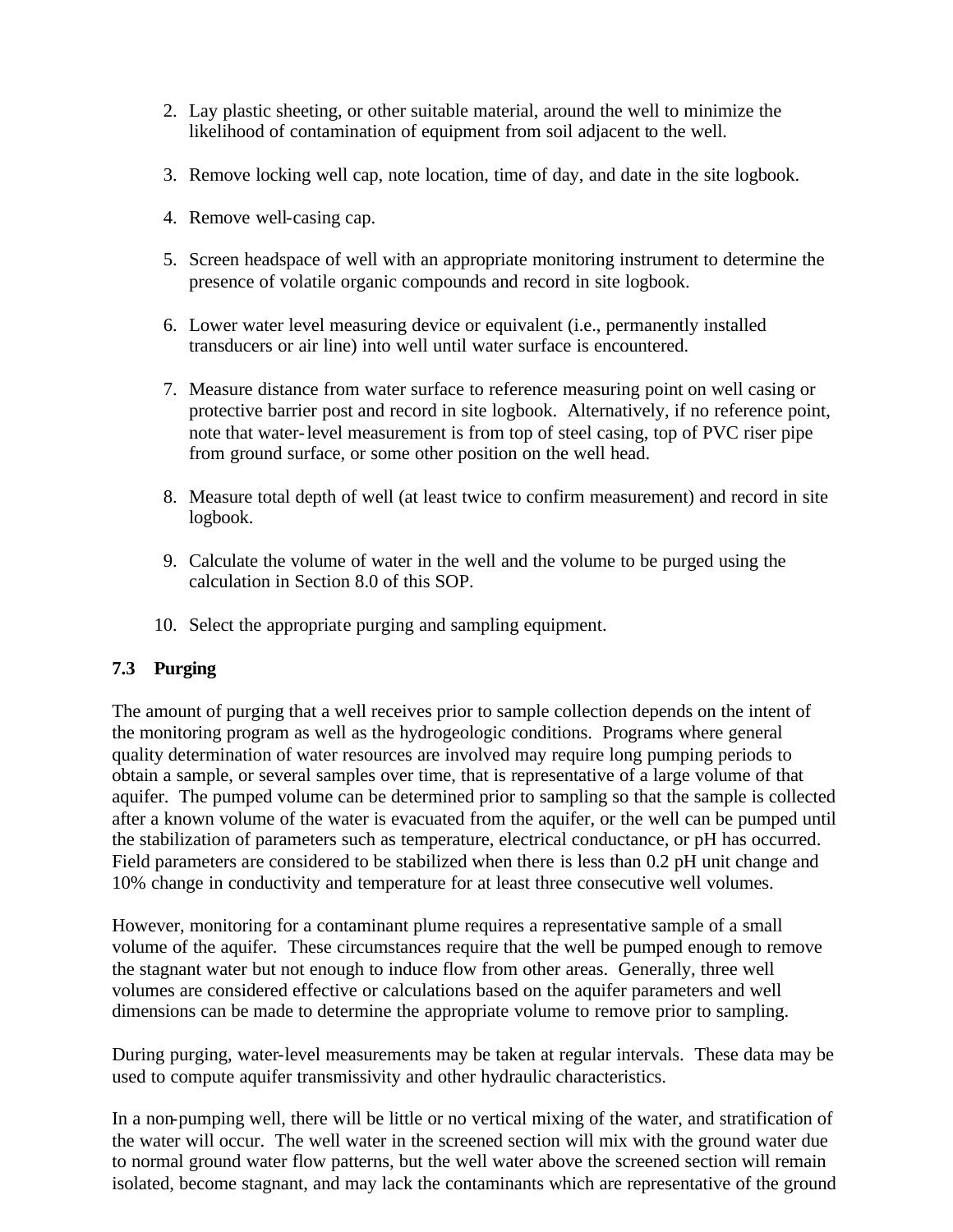water. Persons sampling should realize that stagnant water may contain foreign material inadvertently or deliberately introduced from the surface, which may also result in an unrepresentative sample.

To safeguard against collecting non-representative stagnant water, the following guidelines and techniques should be adhered to during purging and sampling:

- As a general rule, all monitoring wells should be pumped or bailed prior to sampling.
- Evacuation of a minimum of three well volumes of water in the casing is recommended for a representative sample.
- Analytical parameters typically dictate whether the sample should be collected through the purging device, or through a separate sampling instrument.
- When purging with a pump (not a bailer), the pump should be set at the screened interval, or if the well is an open-rock well, it should be set at the same depth at which the sample will be collected.
- The well should be sampled as soon as possible after purging. When sampling a screened well, the sample should be collected from the screened interval.
- For wells that can be pumped or bailed to dryness with the equipment being used, the well should be evacuated and allowed to recover prior to sample withdrawal. If the recovery rate is fairly rapid and time allows, evacuation of more than 1 well volume of water is preferred. If recovery is slow, on the order of several hours to several days, sample the well upon recovery after one evacuation.
- A non-representative sample can also result from excessive purging of the monitoring well. Excessive pumping can dilute or increase the contaminant concentrations from what is representative of the sampling point of interest.

The following well evacuation devices are most commonly used. Other evacuation devices are available, but have been omitted in this discussion due to their limited use.

# **7.3.1 Bailer**

Bailers are the simplest purging device used and have many advantages. They generally consist of a rigid length of tube, usually with a ball-check valve at the bottom. A line is used to lower the bailer into the well and retrieve a volume of water. The three most common types of materials used in making bailers are PVC, Teflon, and stainless steel.

This manual method of purging is best suited to shallow or small-diameter wells. For deep, larger-diameter wells which require evacuation of large volumes of water, other mechanical devices may be more appropriate.

# **7.3.1.1 Operation**

Equipment needed will include a clean decontaminated bailer, Teflon-coated wire or nylon line, a sharp knife or wire cutters, and plastic sheeting or other suitable material.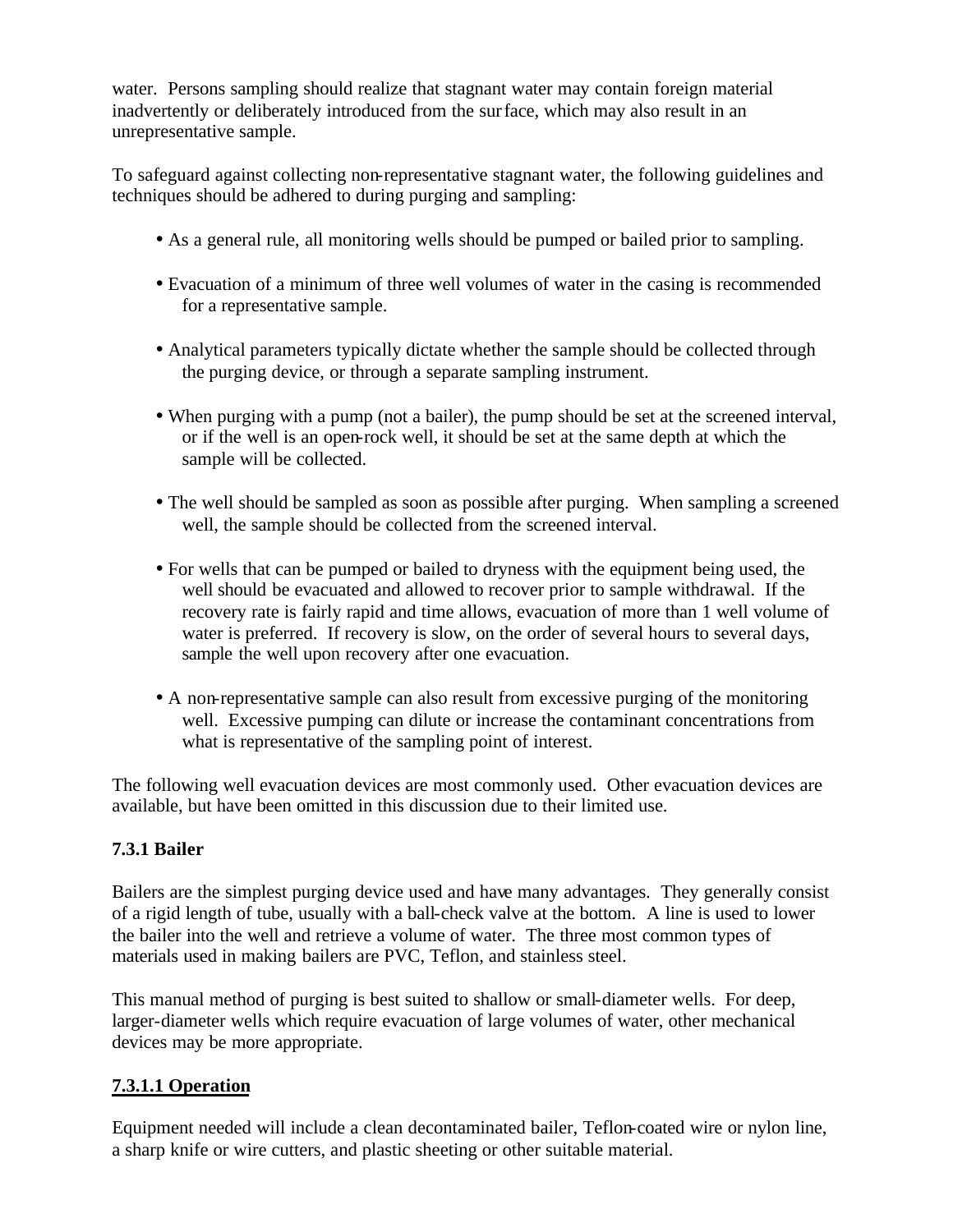- 1. Determine the volume of water to be purged as described in Section 7.2, Field Preparation.
- 2. Lay plastic sheeting, or other suitable material, around the well to prevent contamination of the bailer line with foreign materials.
- 3. Attach the line to the bailer and slowly lower until the bailer is comple tely submerged, being careful not to drop the bailer to the water, causing turbulence and the possible loss of volatile-organic contaminants.
- 4. Pull bailer out ensuring that the line either falls onto a clean area of plastic sheeting, or is wound onto a clean reel or spool, and never touches the ground.
- 5. Empty the bailer into a graduated vessel or container of known volume in order to determine the number of bails necessary to achieve the required purge volume.
- 6. Samples may be periodically collected to determine if field parameters such as pH, temperature, and electrical conductivity have stabilized.
- 7. Thereafter, pour the water into a container and dispose of purge water as specified in the site specific sampling plan.

#### **7.3.2 Submersible pump**

Submersible pumps are generally constructed of plastics, rubber, and metal parts, which may affect the analysis of samples for certain trace organics and inorganics. As a consequence, submersible pumps may not be appropriate for some investigations requiring analyses of samples for trace contaminants. However, they are still useful for presample purging in most instances. The pump must have a check valve to prevent water in the pump and the pipe from rushing back into the well.

Submersible pumps generally use one of two types of power supplies, either electric or compressed gas or air. Electric-powered pumps may run off a 12 volt DC rechargeable battery or a 110/120 volt AC power supply. Those units powered by compressed air normally use a small electric or gas-powered air compressor. They may also utilize compressed gas (i.e., nitrogen) from bottles. Different size pumps are available for different depth or diameter monitoring wells.

#### *7.3.2.1 Operation*

- 1. Determine the volume of water to be purged as described in Section 7.2, Field Preparation.
- 2. Lay plastic sheeting, or other suitable material, around the well to prevent contamination of pumps, hoses, or lines with foreign materials.
- 3. Assemble pump, hoses, and any safety cables, and lower the pump into the well. Make sure the pump is deep enough so that it stays submerged during pumping. Running the pump without water around it may cause damage.
- 4. Attach flow meter to the outlet hose to measure the volume of water purged or use a graduated vessel to determine the flow rate.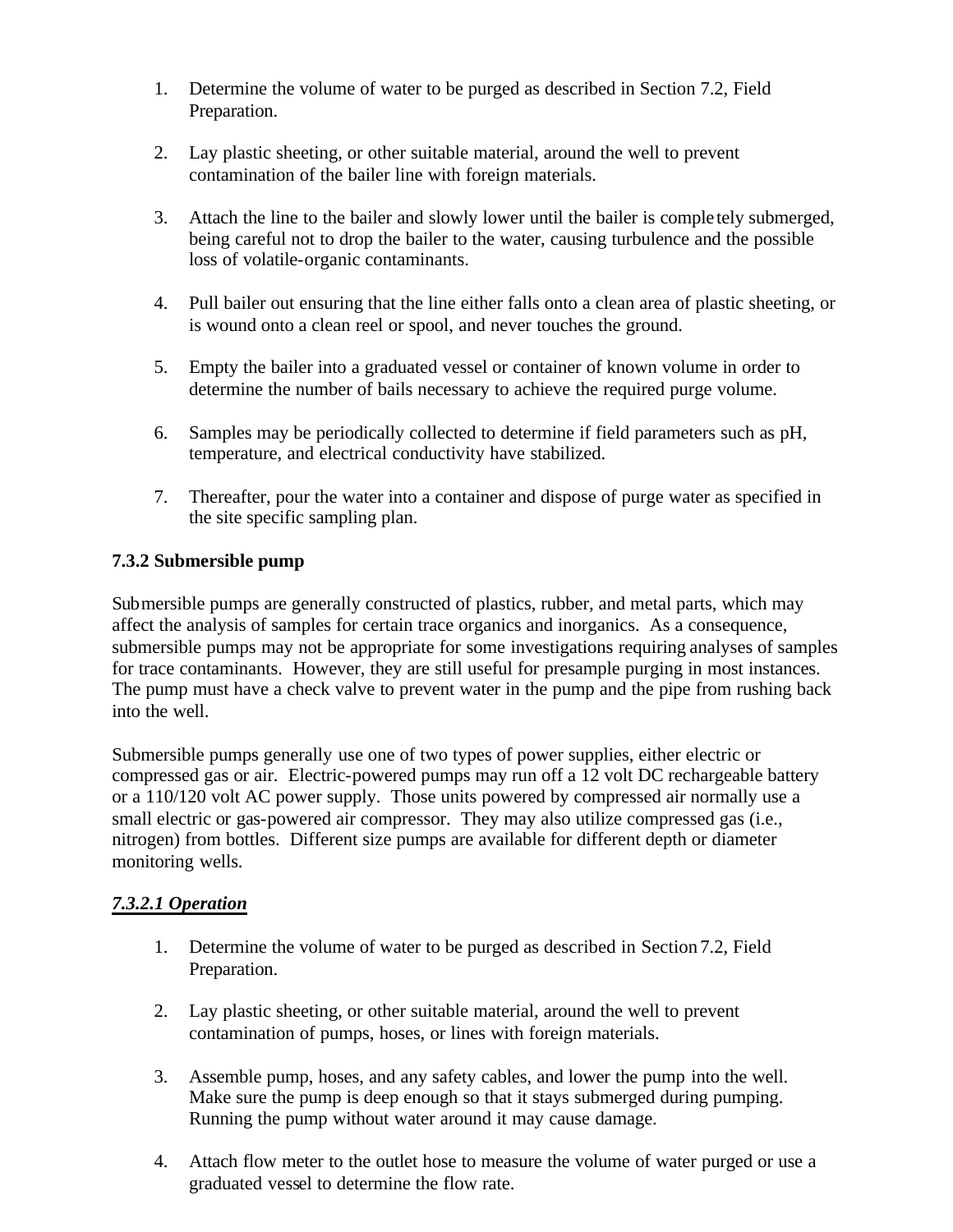- 5. Use a ground fault circuit interrupter or ground the generator to avoid possible electric shock.
- 6. Attach power supply, and purge well until specified volume of water has been evacuated (or until field parameters, such as temperature, pH, conductivity, etc., have stabilized). Do not allow the pump to run dry. If the pumping rate exceeds the wellrecharge rate, lower the pump farther into the well or decrease the pumping rate and continue pumping.
- 7. Collect and dispose of purge waters as specified in the site specific sampling plan.

#### **7.3.3 Noncontact gas bladder pump**

For this procedure, an all stainless steel and Teflon bladder pump is used to provide the least amount of material interference to the sample (Barcelona and others, 1984). Water comes into contact with the inside of the Teflon bladder and the Teflon sample tubing that may be dedicated to each well. Some wells may have permanently installed bladder pumps that will be used to sample for all parameters.

# *7.3.3.1 Operation*

- 1. Assemble Teflon tubing, pump, and control box.
- 2. The procedure for purging with a bladder pump is the same as for a submersible pump as described in Section 7.3.2.1.
- 3. Be sure to adjust flow rate to prevent violent jolting of the hose as sample is drawn in.

# **7.3.4 Suction pump**

There are many different types of suction pumps. They include: centrifugal, peristaltic, and diaphragm. Diaphragm pumps can be used for well evacuation at a fast pumping rate and sampling at a low pumping rate. The peristaltic pump is a low volume pump that uses rollers to squeeze the flexible tubing thereby creating suction. This tubing can be dedicated to a well to prevent cross contamination. Peristaltic pumps, however, require a power source.

#### *7.3.4.1 Operation*

- 1. Assembly of the pump, tubing, and power source if necessary.
- 2. Procedure for purging with a suction pump is the same as for a submersible pump as described in Section 7.3.2.1.

#### **7.3.5 Inertia Pump**

Inertia pumps are generally manually operated, although some are motorized. They are most appropriate to use when wells are too deep to bail by hand or too narrow (or inaccessible) to warrant an automatic (i.e., submersible) pump. Inertia pumps are generally made of plastic and may be either decontaminated or discarded.

# *7.3.5.1 Operation*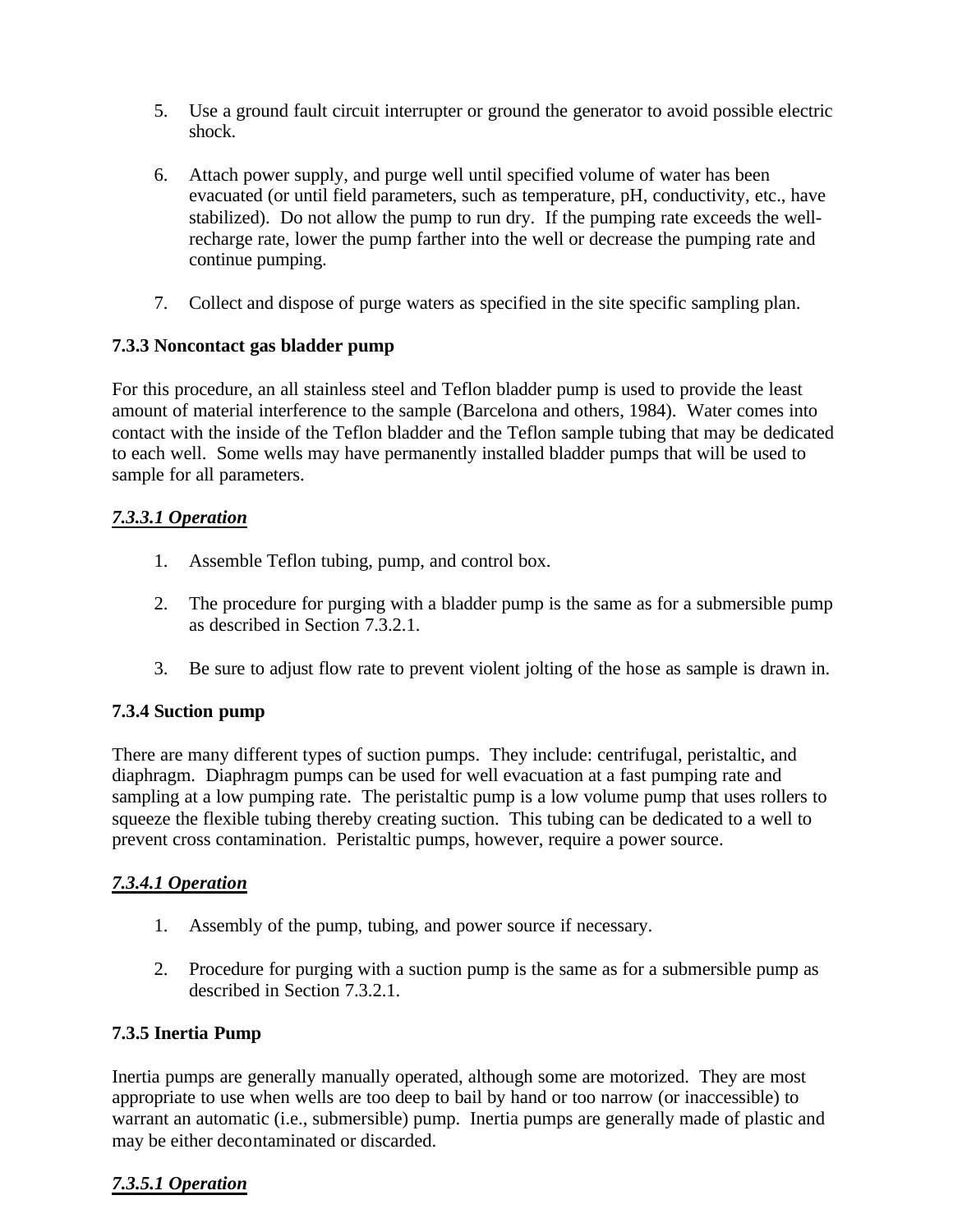- 1. Determine the volume of water to be purged as described in Section7.2, Field Preparation.
- 2. Lay plastic sheeting, or other suitable material, around the well to prevent contamination of pumps or hoses with foreign materials.
- 3. Assemble pump and lower to the appropriate depth in the well.
- 4. Begin pumping, discharging water into a 5-gallon pail (or other graduated vessel). Purge until specified volume of water has been evacuated (or until field parameters such as temperature, pH, conductivity, etc., have stabilized).
- 5. Collect and dispose of purge waters as specified in the site specific project plan.

# **7.3.6 Air-Lift pump**

An air lift purging device uses compressed air that mixes with the water in the well. This air/water mixture is lighter than the water in the well; therefore, this air/water mixture is driven out of the top of the well.

This method of purging requires a gas or electric-driven compressor and an air- storage tank. Flexible tubing (preferably Teflon) with an in-line air filter is also required.

#### *7.3.6.1 Operation*

- 1. Determine the volume of water to be purged as described in Section7.2, Field Preparation.
- 2. Lay plastic sheeting, or other suitable material, around the well to prevent contamination of hoses or lines with foreign materials.
- 3. Assemble all hoses and safety cables and lower the perforated end of the hose into the well. Make sure that the hose remains a minimum of 10 feet above the well screen to prevent aeration of the well screen.
- 4. Open the valve on the compressor tank and begin purging water.
- 5. Adjust the pressure in the compressor tank to achieve the desired flow rate.
- 6. Periodically collect samples to determine if field parameters have stabilized.
- 7. Collect and dispose of purge waters as specified in the site specific sampling plan.

#### **7.4 Sampling**

Sample-withdrawal methods require the use of pumps, compressed air, bailers, and samplers. Ideally, purging and sample-withdrawal equipment should be completely inert, economical to manufacture, easily cleaned, sterilized, reusable, able to operate at remote sites in the absence of power resources, and capable of delivering variable rates for sample collection.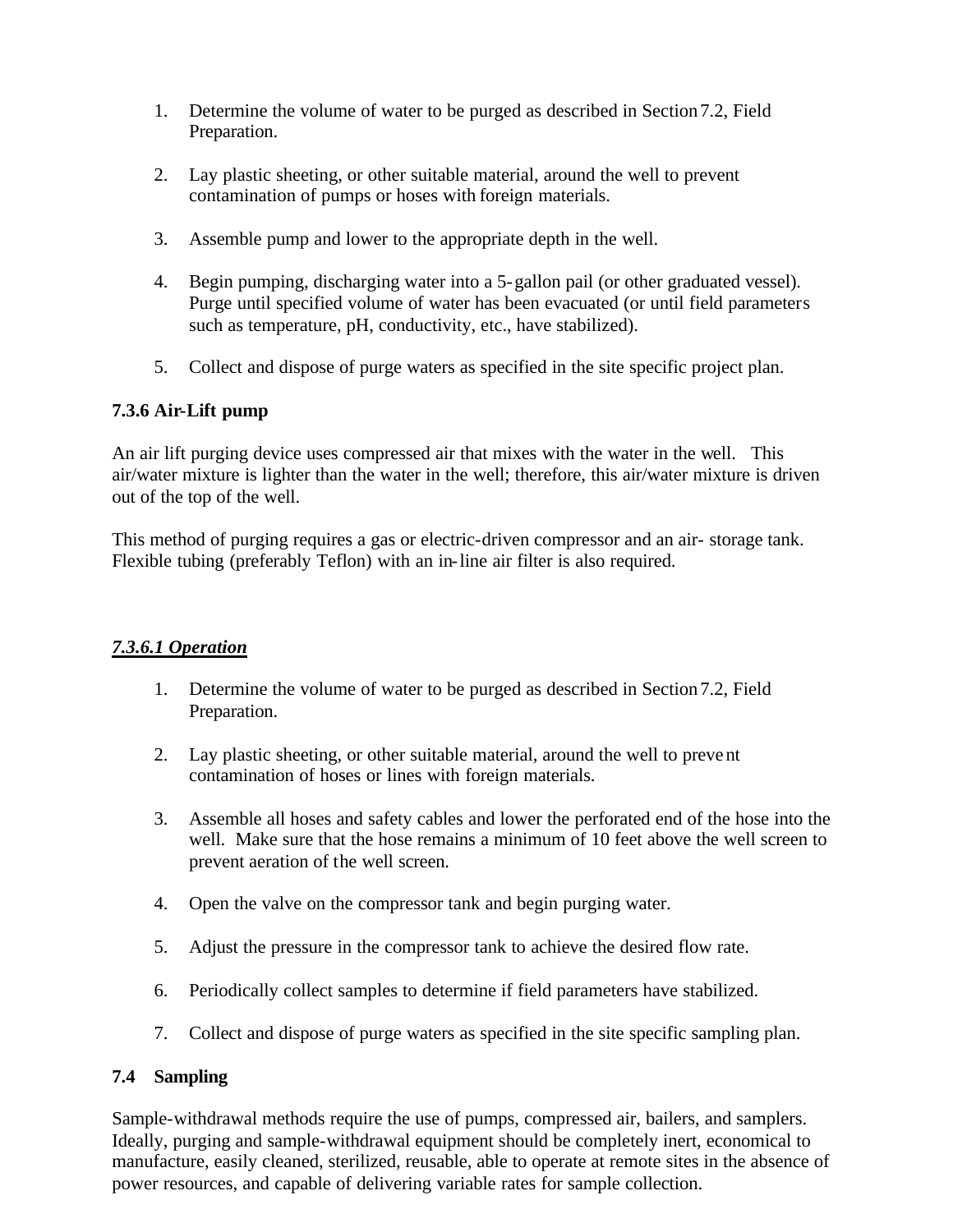There are several factors to take into consideration when choosing a sampling device. Care should be taken when reviewing the advantages or disadvantages of any one device. It may be appropriate to use a different device to sample than that which was used to purge. A common example of this is the use of a submersible pump to purge and a bailer to sample.

# **7.4.1 Bailer**

The positive displacement volatile sampling bailer is perhaps the most appropriate for collection of water samples for volatile analysis. Other bailer types (messenger, bottom fill, etc.) are less desirable, but may be mandated by cost and site conditions.

#### *7.4.1.1 Operation*

- 1. Surround the monitoring well with clean plastic sheeting or other suitable material.
- 2. Assemble and label appropriate sample containers.
- 3. Attach a line to a clean decontaminated bailer.
- 4. Lower the bailer slowly and gently into the well, taking care not to shake the casing side or to splash the bailer into the water. Stop lowering at a point adjacent to the screen.
- 5. Allow bailer to fill and then slowly and gently retrieve the bailer from the well avoiding contact with the casing, so as not to knock flakes of rust or other foreign materials into the bailer.
- 6. Remove the cap from the sample container and place it in a location where it won't become contaminated. See Section 7.7 for Special Considerations on Volatile Organic Compound Sampling.
- 7. Begin slowly pouring from the bailer into the pre-labeled sample container or filtering device.
- 8. Filter and preserve samples if required by sampling plan.
- 9. Cap the sample container tightly and place pre-labeled sample container in a carrier.
- 10. Replace the well cap.
- 11. Log all samples in the site logbook.
- 12. Package samples and complete necessary paperwork.
- 13. Transport sample to decontamination zone and prepare for transport to analytical laboratory.

# **7.4.2 Submersible pump**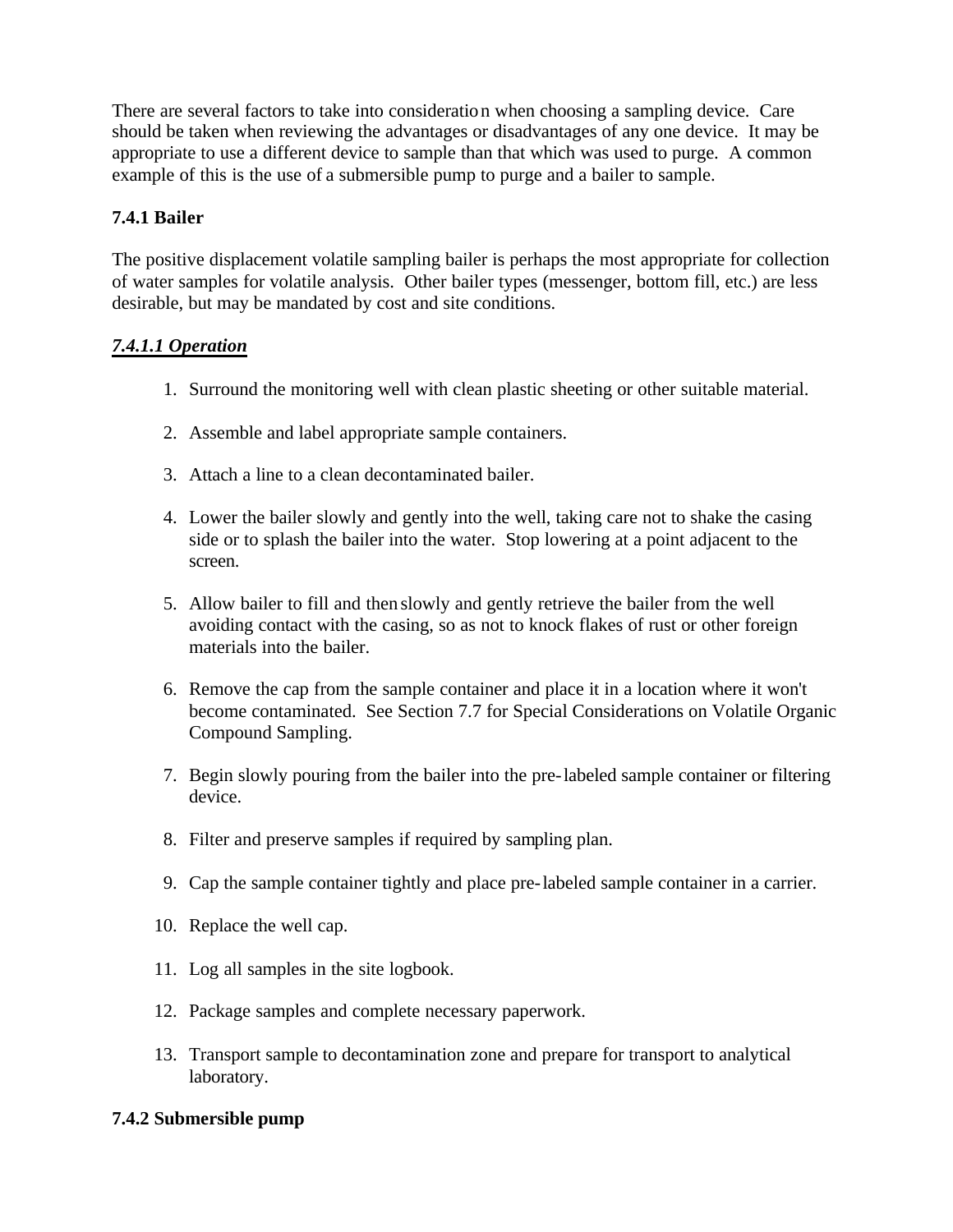Although it is recommended that some water samples not be collected with a submersible pump due to the reasons stated in Section 5.3.2 of this SOP, there are many situations where they may be used.

## *7.4.2.1 Operation*

- 1. Allow the monitor well to recharge after purging, keeping the pump just above screened section.
- 2. Attach gate valve (or other flow control device) to hose (if not already fitted), and reduce flow of water to a manageable sampling rate (several hundred milliliters per minute is preferred).
- 3. Assemble and label the appropriate sample containers.
- 4. If no gate valve or other flow-control device is available, run the water down the side of a clean jar and fill the sample containers from the jar.
- 5. Fill the pre-labeled sample container, cap it tightly, and place it in a carrier.
- 6. Replace the well cap.
- 7. Log all samples in the site logbook and on the field-data sheets and label all samples.
- 8. Package samples and complete necessary paperwork.
- 9. Transport sample to decontamination zone and prepare for transport to the analytical laboratory.
- 10. Upon completion, remove pump and assembly and fully decontaminate prior to setting into the next sample well. Dedicate the tubing to the hole.

#### **7.4.3 Non-contact gas bladder pump**

The use of a non-contact gas positive displacement bladder pump is often mandated by the use of dedicated pumps installed in wells. They are somewhat difficult to clean, but may be used with dedicated sample tubing to avoid cleaning. They may be operated at variable flow and pressure rates making them ideal for both purging and sampling.

Barcelona and others (1984) and Nielsen and Yeates (1985) report that the non-contact gas positive displacement pumps cause the least amount of alteration in sample integrity as compared to other sample retrieval methods.

# *7.4.3.1 Operation*

- 1. Allow well to recharge after purging.
- 2. If the bladder pump is not dedic ated to the well to be sampled, a clean bladder pump must be lowered into the appropriate interval of the well.
- 3. Assemble and label the appropriate sample containers.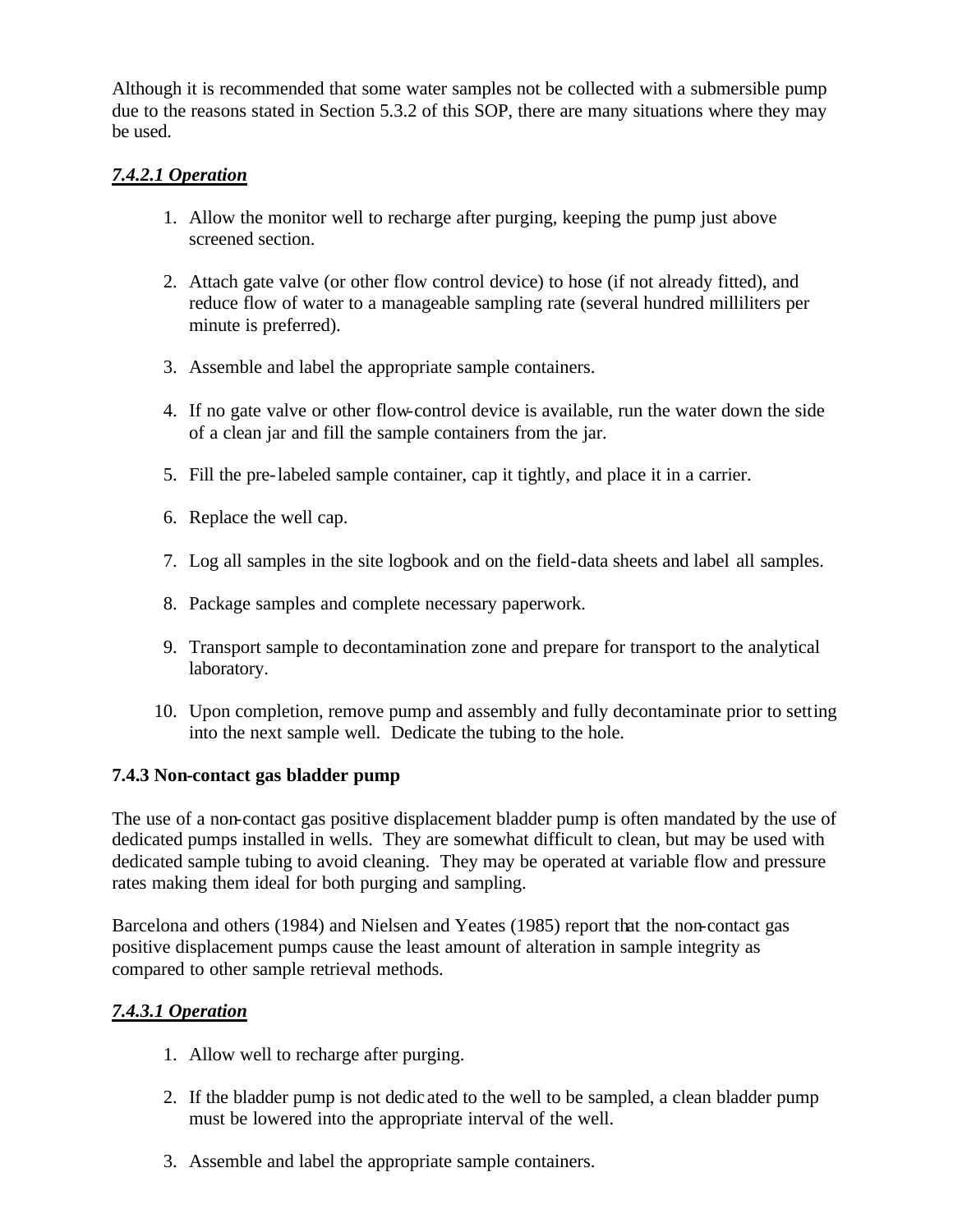- 4. Turn pump on, increase the cycle time and reduce the pressure to the minimum that will allow the sample to come to the surface.
- 5. Fill the pre-labeled sample container, cap it tightly, and place it in a carrier.
- 6. Replace the well cap.
- 7. Log all samples in the site logbook and on field-data sheets and label all samples.
- 8. Package samples and complete necessary paperwork.
- 9. Transport sample to decontamination zone and prepare for transport to analytical laboratory.
- 10. On completion, remove the tubing from the well and either replace the Teflon tubing and bladder with new dedicated tubing and bladder or rigorously decontaminate the existing materials.
- 11. Unfiltered samples shall be collected directly from the outlet tubing into the sample container.
- 12. For filtered samples, connect the pump outlet tubing directly to the filter unit. The pump pressure should remain decreased so that the pressure does not build up on the filter and blow out the pump bladder or displace the filter.

#### **7.4.4 Suction pump**

In view of the limitations of these pumps, as stated in Section 5.3.4 of this SOP, they are not recommended for sampling purposes.

#### *7.4.4.1 Operation*

Sampling with a suction pump is generally not recommended.

#### **7.4.5 Inertia Pump**

Inertia pumps may be used to collect samples. It is more common, however, to purge with these pumps and sample with a bailer as described in Section 7.4.1 of this SOP.

#### *7.4.5.1 Operation*

- 1. Following well evacuation, allow the well to recharge.
- 2. Assemble and label the appropriate sample containers.
- 3. Since these pumps are generally manually operated, the flow rate may be regulated by the sampler. The sample may be discharged from the pump outlet directly into the appropriate sample container.
- 4. Fill the pre-labeled sample container, cap it tightly, and place it in a carrier.
- 5. Replace the well cap.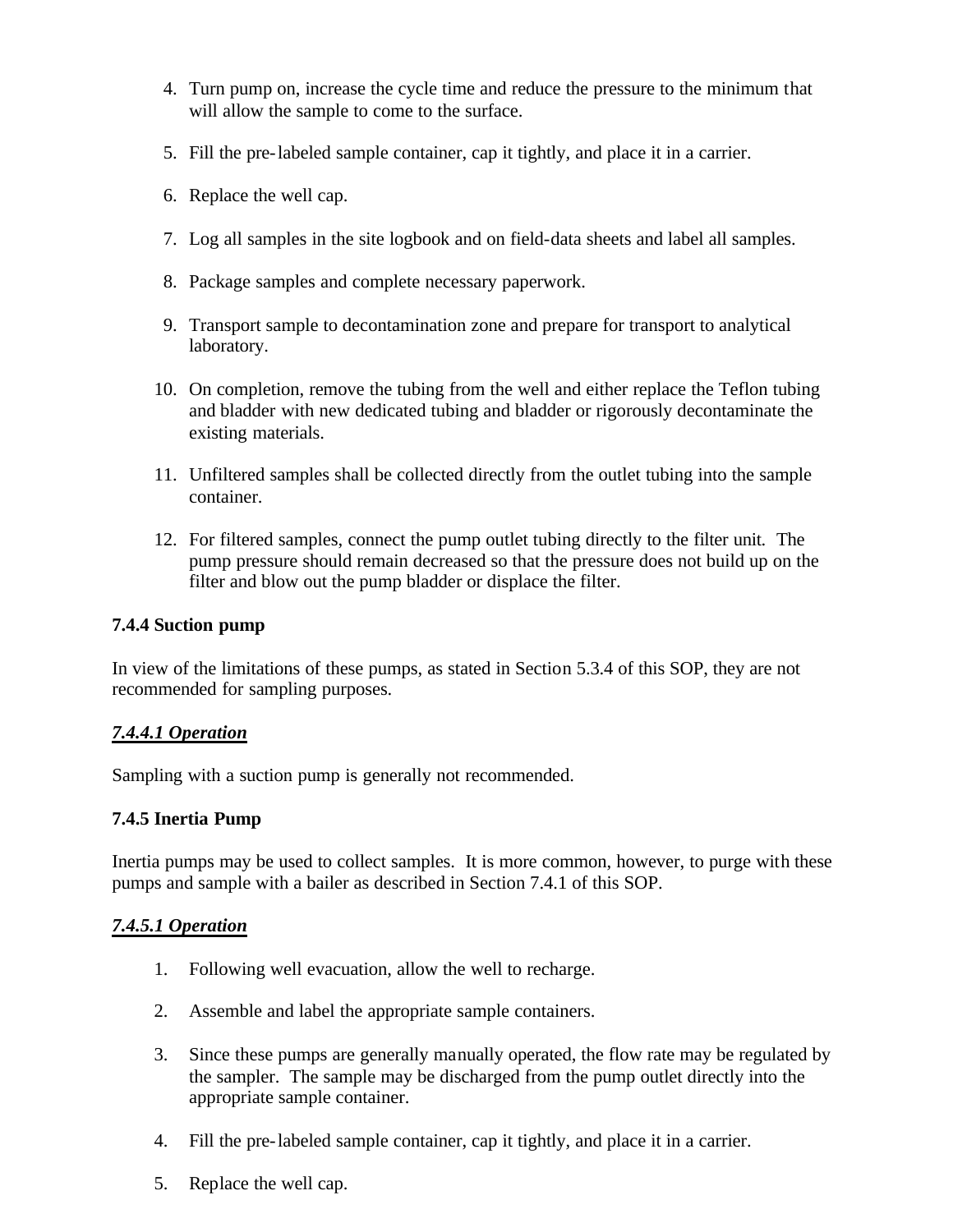- 6. Log all samples in the site logbook and on field-data sheets and label all samples.
- 7. Package samples and complete necessary paperwork.
- 8. Transport sample to decontamination zone and prepare for transport to the analytical laboratory.
- 9. Upon completion, remove pump and decontaminate or discard, as appropriate.

# **7.4.6 Air-Lift Pump**

Due to aeration of the sample caused by this method, it is not recommended for sampling purposes.

# *7.4.6.1Operation*

Sampling with an air lift pump is not recommended.

# **7.5 Filtering**

For samples requiring filtering, such as dissolved metals analysis, the filtering device must be decontaminated prior to and between uses. Filters work by two methods. A barrel filter is commonly used in conjunction with a bicycle pump that creates positive pressure in the chamber containing the sample which is then forced through the filter paper (minimum size 0.45 *u*m; this filter paper is often overlain by a pre-filter to prevent premature clogging of the filter paper) into a jar placed underneath. The barrel itself is filled manually from the bailer or directly via the hose of the sampling pump. The pressure must be maintained up to 30 lbs/in<sup>2</sup> by periodic pumping.

A vacuum-type filter involves two chambers; the upper chamber contains the sample and a filter (minimum size 0.45 *u*m) divides the chambers. Using a hand pump or a Gilian-type pump, air is withdrawn from the lower chamber, creating a vacuum and thus causing the sample to move through the filter into the lower chamber where it is drained into a sample jar. Repeated pumping may be required to drain all the sample into the lower chamber. If preservation of the sample is necessary, this should be done after filtering.

Filtering is not allowed for samples which are to be analyzed for organic compounds.

#### **7.6 Post Operation**

After all samples from a well are collected and preserved, the sampling equipment should be decontaminated prior to sampling another well to prevent cross contamination of equipment and monitor wells between locations.

- 1. Decontaminate all equipment in the field, if appropriate, following Standard Operating Procedure Eight for Sampling Equipment Decontamination.
- 2. Replace sampling equipment in storage containers.
- 3. Prepare and transport water samples to the laboratory. Check sample documentation and make sure samples are properly packed for shipment.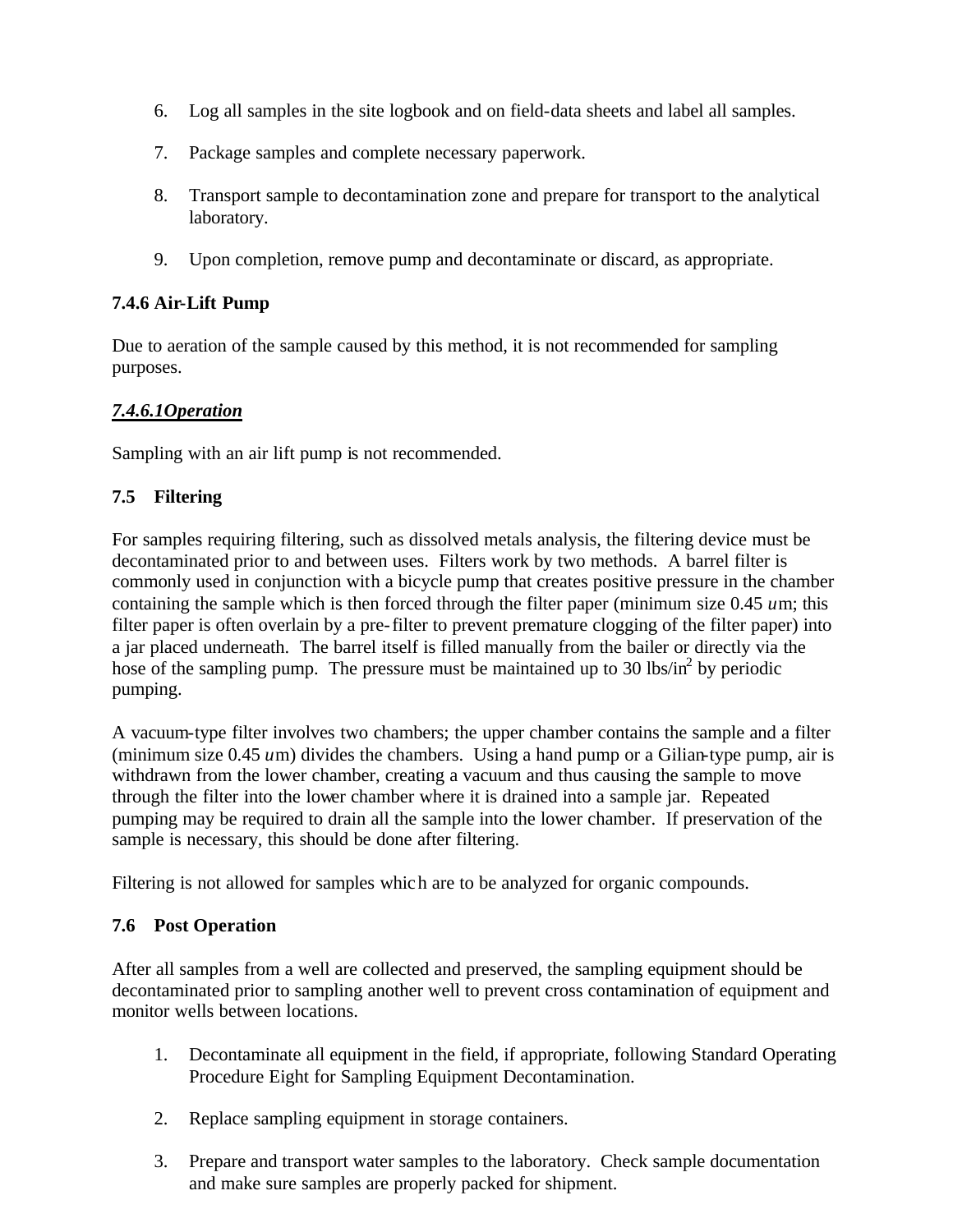### **7.7 Special Considerations for Volatile Organic Compound Sampling**

The proper collection of a sample for volatile-organic compounds requires minimal disturbance of the sample to limit volatilization and therefore a minimal loss of volatiles from the sample.

Sample-retrieval systems suitable for the valid collection of samples for volatile-organic analysis are: positive displacement bladder pumps, gear driven submersible pumps, syringe samplers and bailers (Barcelona and others, 1984; Nielsen and Yeates, 1985). Field conditions and other constraints will limit the choice of appropriate systems. The focus of concern must be to provide a valid sample for analysis, one which has been subjected to the least amount of turbulence possible.

The following procedures should be followed:

- 1. Open the vial, set cap in a clean place, and collect the sample. When collecting duplicates, collect both samples at the same time.
- 2. Fill the vial to just overflowing. Do not rinse the vial or excessively overflow it. There should be a convex meniscus on the top of the vial.
- 3. Check that the cap has not been contaminated (splashed) and carefully cap the vial. Place the cap directly over the top and screw down firmly. Do not over tighten and break the cap.
- 4. Invert the vial and tap gently. Observe vial for at least 10 seconds. If an air bubble appears, discard the sample and begin again. It is imperative that no entrapped air is in the sample vial.
- 5. Immediately place the vial in the protective foam sleeve and place into the cooler.
- 6. Samples should be shipped or delivered to the laboratory daily so as not to exceed the holding time or recommended storage temperature.

# **8.0 OTHER PURGING & SAMPLING PROCEDURES**

#### **8.1 Low Flow Purging & Sampling Overview**

Low flow (or low stress) purging and sampling results in collection of ground water samples from monitoring wells that are representative of ground water conditions in the geological formation. This is accomplished by minimizing the stress on the geological formation and minimizing disturbance of sediment that has collected in the well. The procedure applies to monitoring wells that have an inner casing diameter of 2.0 inches or greater and maximum screened interval of ten feet unless multiple intervals are sampled. The procedure is appropriate for collection of ground water samples that will be analyzed for volatile and semi-volatile organic compounds (VOCs and SVOCs), pesticides, polychlorinated biphenyls (PCBs), metals, and microbiological contaminants.

The purpose of the low stress purging and sampling procedure is to collect water samples from monitoring wells that are representative of ground water conditions in the geological formation. This is accomplished by setting the intake velocity of the sampling pump to a flow rate that limits drawdown inside the well casing.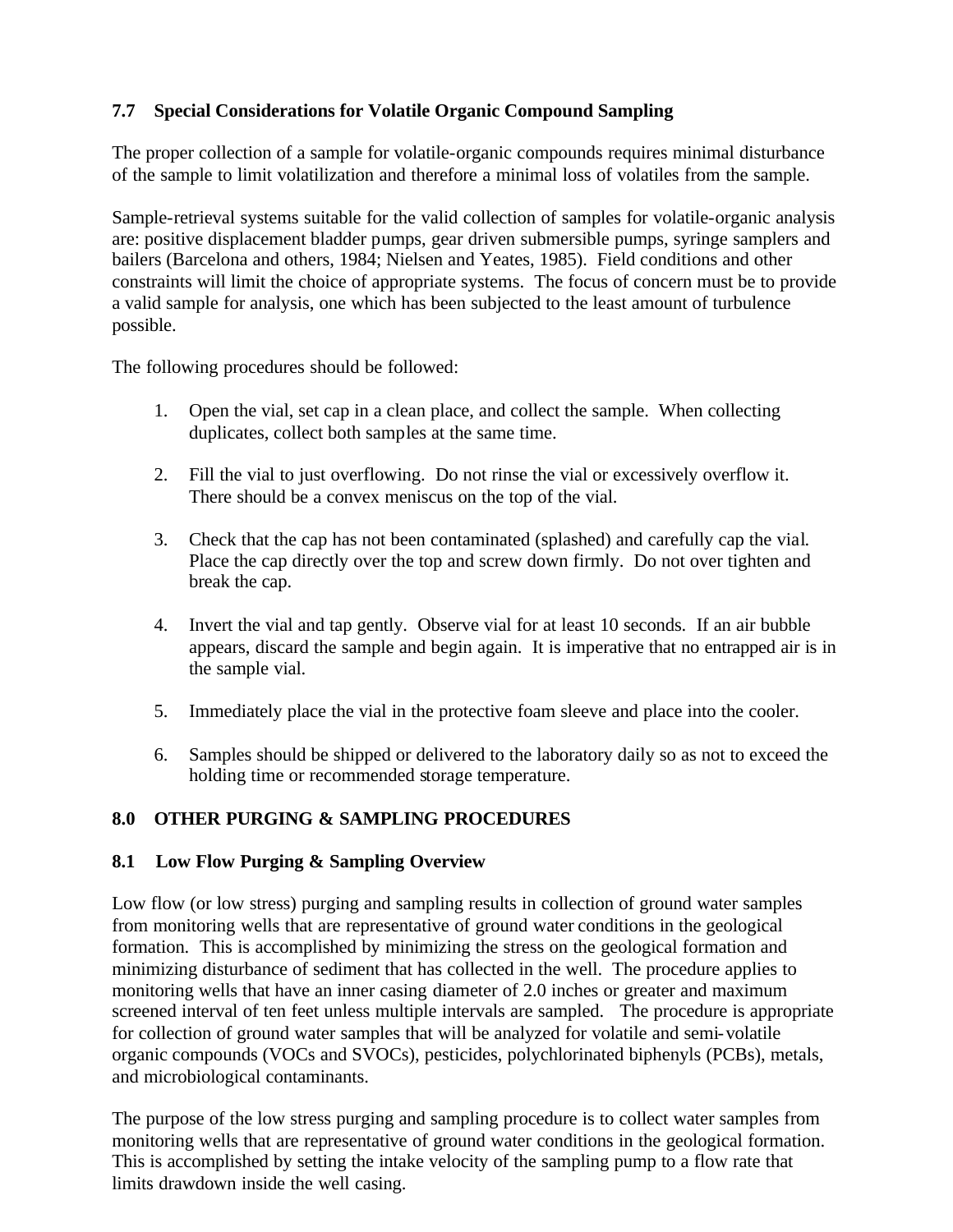Sampling at the prescribed (low) flow rate has three primary benefits:

- 1. It minimizes disturbance of sediment in the bottom of the well, thereby producing a sample with low turbidity (i.e., low concentration of suspended particles).
- 2. The procedure minimizes aeration of the ground water sample during collection, which improves the sample quality for VOC analysis.
- 3. In most cases the procedure significantly reduces the volume of ground water purged from a well and the costs associated with its proper treatment and disposal.

Problems that may be encountered using this technique include, difficulty in sampling wells with insufficient yield, failure of one or more key indicator parameters to stabilize, cascading of water and or the formation of air bubbles in the tubing, and cross contamination between wells.

Wells with insufficient yield (low recharge rate of the well) may dewater during purging. Care should be taken to avoid loss of pressure in the tubing due to dewatering of the well below the level of the pump's intake. Purging should be interrupted before the water level in the well drops below the top of the pump, as this may induce cascading. Pumping the well dry should be avoided to the extent possible. Sampling should commence as soon as the water in the well has recovered sufficiently to allow for collection of a sample.

If one or more key indicator parameters fails to stabilize after 4 hours, one of four options should be considered: continue purging in an attempt to achieve stabilization; discontinue purging, do not collect samples, and document attempts to reach stabilization; discontinue purging, collect samples and document attempts to reach stabilization; or secure the well, then purge and collect samples the next day. The key indicator for samples to be analyzed for VOCs is dissolved oxygen. The key indicator parameter for all other samples is turbidity.

To prevent cascading and/or air bubble formation in the tubing, care should be taken to ensure that the flow rate is sufficient to maintain pump suction. Minimize the length and diameter of tubing (i.e., 1/4 or 3/8 inch ID) to ensure that the tubing remains filled with ground water during sampling.

To prevent cross-contamination between wells, it is strongly recommended that dedicated, inplace pumps be used. As an alternative, the potential for cross-contamination can be reduced by performing the more thorough "daily" decontamination procedures outlined in SOP 8.

#### **8.1.1 Low Flow Sampling Procedure**

- 1. *Install pump:* Slowly lower the pump, safety cable, tubing, and electrical lines into the well. The pump intake must be kept at least two (2) feet above the bottom of the well to prevent disturbance and re-suspension of any sediment in the well bottom. Record the depth to which the pump is lowered. (**Note:** A variety of sampling devices are available for low-flow purging and sampling and include peristaltic pumps, bladder pumps, electrical submersible pumps, and gas driven pumps.)
- 2. *Measure water level:* Before starting the pump, measure the water level again with the pump in the well. Leave the water level measuring device in the well.
- 3. *Purge well:* Start pumping the well at 200 to 300 milliliters per minute (ml/min). The water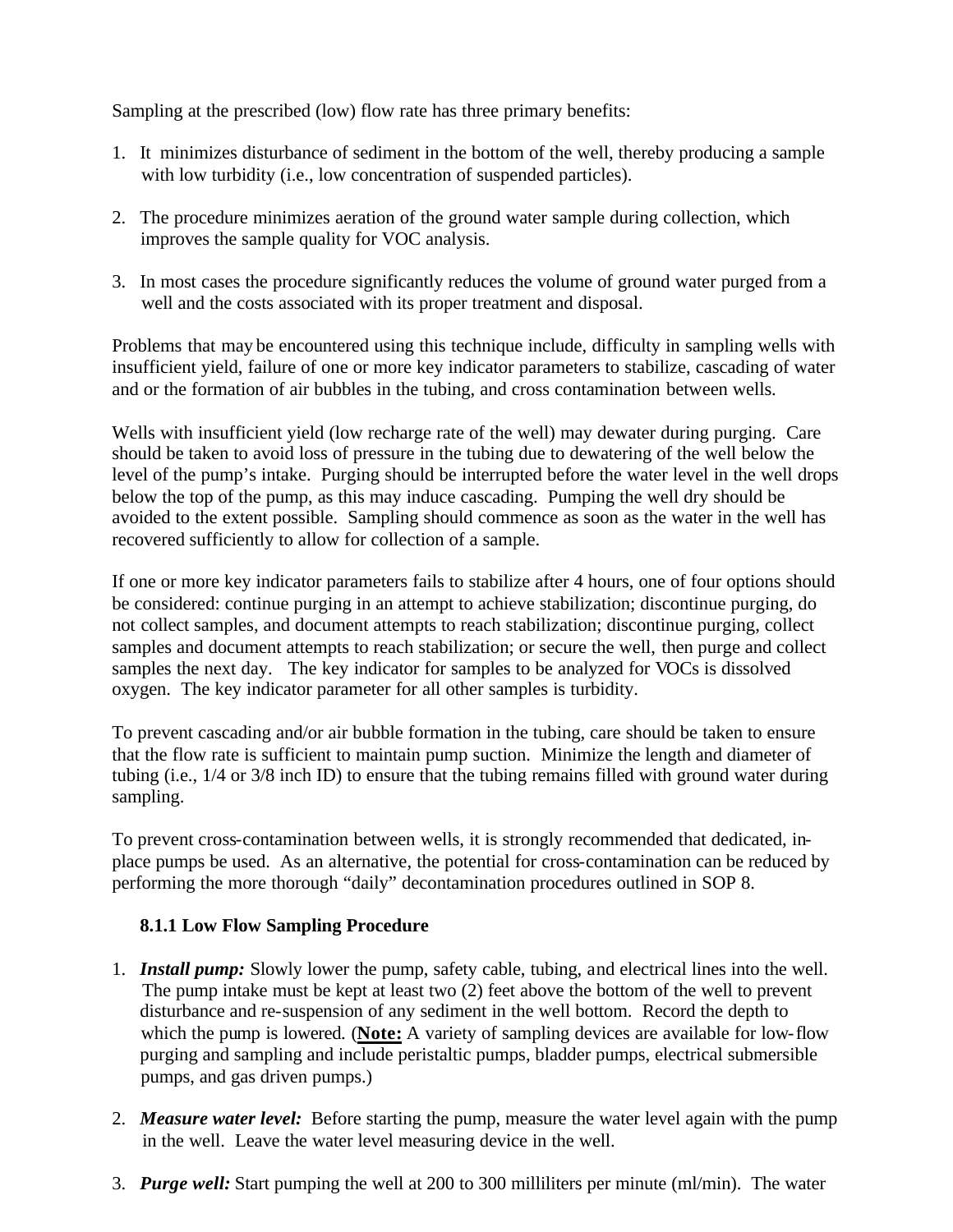level should be monitored at five minute. Ideally, a steady flow rate should be maintained that results in a stabilized water level (drawdown of 0.3 feet or less). Pumping rates should, if needed, be reduced to the minimum capabilities of the pump to ensure stabilization of the water level. As noted above, care should be taken to maintain pump suction and to avoid entrainment of air in the tubing. Record each adjustment made to the pumping rate and the water level measured immediately after each adjustment.

- 4. *Monitor indicator parameters:* During purging of the well, monitor and record the field indicator parameters (turbidity, temperature, specific conductance, pH, Eh, and dissolved oxygen) approximately every five minutes. The well is considered stabilized and ready for sample collection when the indicator parameters have stabilized for three consecutive readings as follows (Puls and Barcelona, 1996):
	- $+ 0.1$  pH + 3% for specific conductance (conductivity) + 10 millivolts for redox potential +10% for dissolved oxygen and turbidity

(**Note:** The pump must not be removed from the well between purging and sampling.)

5. *Collect samples:* Collect samples at a flow rate between 100 and 250 ml/min and such that the drawdown of the water level within the well does not exceed the maximum drawdown of 0.3 feet. VOC samples must be collected first and directly into sample containers. All sample containers should be filled with minimal turbulence by allowing the ground water to flow from the tubing gently down the inside of the container.

# **8.2 Non-Purge Well Sampling** *(Modified from Indiana Department of Environmental Management – Interoffice Memorandum December 1, 1999)*

A review of the available data comparing standard purge type sampling to non-purge sampling shows that the non-purge sampling methodology provides comparable results to purged sampling. The non-purge method can be used as an option at hydrocarbon contaminated sites, if the following conditions are met:

# **(Note: The procedure must be approved by the department before non-purge sampling is implemented at a site.)**

- 1. The method can be utilized only for wells used to monitor hydrocarbons, benzene, toluene, xylenes, and MTBE. It cannot be used for metals, DNAPLs or other contaminants.
- 2. It can only be utilized in unconsolidated unconfined aquifers.
- 3. The monitoring well must be properly constructed, at least two-inches in diameter, and properly developed. In addition, the water table must be below the top of the well screen.
- 4. The monitoring well cannot contain free-product or a visible sheen.
- 5. If dedicated bailers are used they cannot be stored within the well. The Department recommends that disposable bailers be used with this sampling methodology.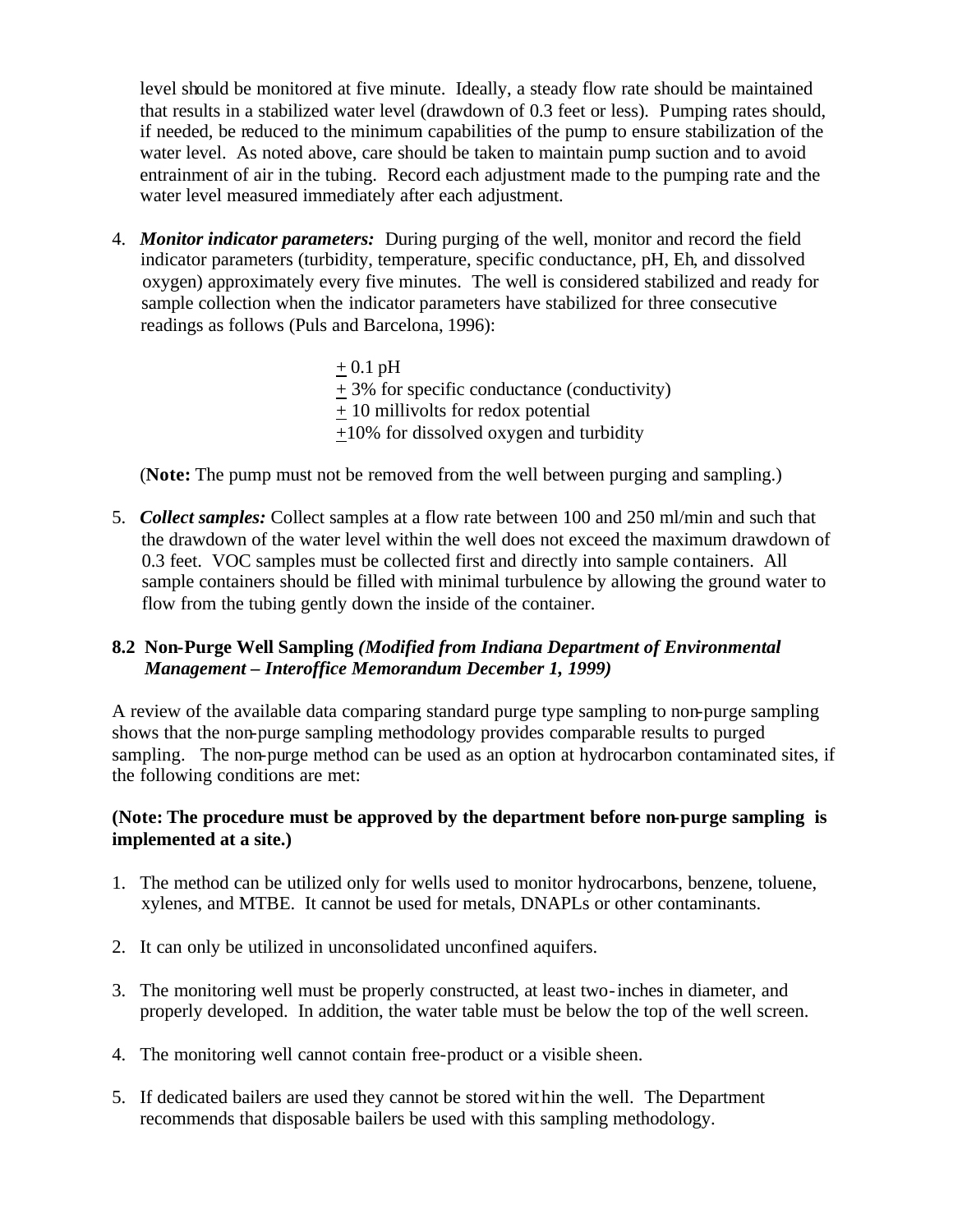- 6. If closure or no further action is requested on a site that has only been monitored using nonpurge sampling, the final monitoring event must include both purged and non-purged samples from each well.
- 7. The sampling methodology and procedures must be detailed in each monitoring report. A separate table must be provided in each monitoring report, listing top of screen elevation and current water level of each monitoring well, to show that the water table has not fluctuated above the top of the screen. If the water table is above the screened interval, purged samples are required for that well.

#### **9.0 CALCULATIONS**

To calculate the water volume of a well (in gallons of water per foot of casing), utilize the following equation:

| Water volume $=$ pr <sup>2</sup> h (cf) |  | [Equation 1]                                                                                               |
|-----------------------------------------|--|------------------------------------------------------------------------------------------------------------|
|                                         |  | where: $p = pi$ (approximately 3.14)                                                                       |
|                                         |  | $r =$ radius of monitoring well (feet)                                                                     |
|                                         |  | $h$ = height of the water column (feet) [This may be determined by                                         |
|                                         |  | subtracting the depth to water from the total depth of the well as                                         |
|                                         |  | measured from the same reference point.]                                                                   |
|                                         |  | cf = conversion factor $(gal/ft^3) = 7.48$ gal/ft <sup>3</sup> [In this equation, 7.48 gal/ft <sup>3</sup> |
|                                         |  | is the necessary conversion factor.                                                                        |

If the diameter of the monitor well is known, there are a number of standard conversion factors which can be used to simplify the equation above.

The volume, in gallons per linear foot, for various standard monitor well diameters can be calculated as follows:

volume (in gal/ft) =  $pr^2$  (cf) [Equation 2] where:  $p = pi$  (approximately 3.14)  $\mathbf{r}$  = radius of monitoring well (feet) cf = conversion factor  $(7.48 \text{ gal/ft}^3)$ 

For a 2-inch diameter well, the volume per linear foot can be calculated as follows:

volume (in gal/ft) = 
$$
pr^2
$$
 (cf)  
= 3.14 (1/12 ft)<sup>2</sup> 7.48 gal/ft<sup>3</sup>  
= 0.1632 gal/ft

Remember that the well diameter in inches must be converted to a radius in feet in order to use the equation. Some examples of volumes in gallons per linear foot for some different well diameters (Schedule 40 PVC) are listed below.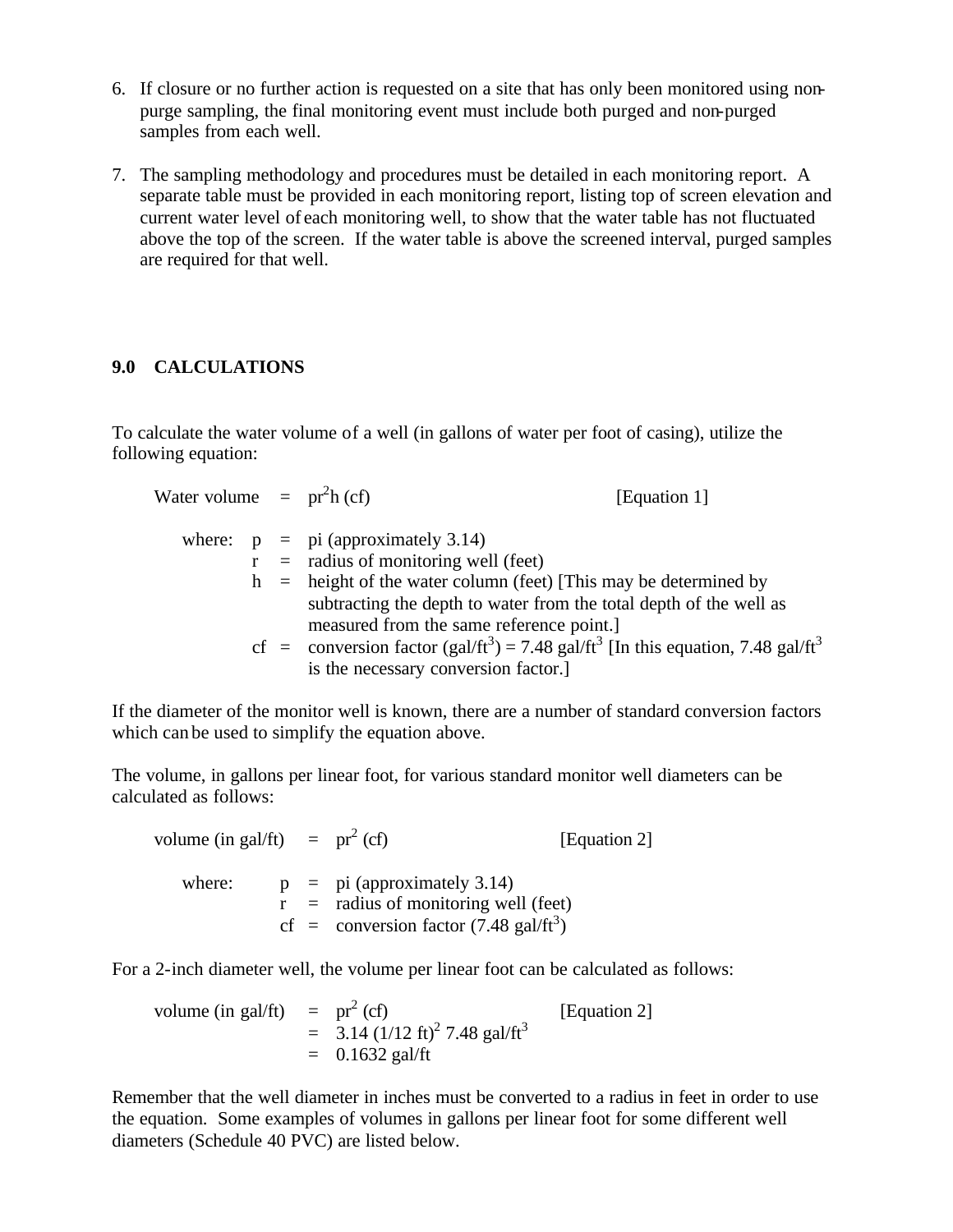| <b>Well Diameter</b>             | 2 inches | 3 inches | 4 inches | 6 inches |
|----------------------------------|----------|----------|----------|----------|
| Approximate<br>Volume (gal./ft.) | 0.1632   | 0.3672   | 0.6528   | 1.4688   |

If volumes in gallons per foot, such as those listed above, are utilized, then Equation 1 should be modified as follows:

Water volume  $=$  (h) volume (in gal/ft) [Equation 3]

where:  $h =$  height of water column (feet)

The water volume of a well is typically tripled to determine the volume to be purged.

# **10.0 QUALITY ASSURANCE/QUALITY CONTROL**

There are no specific quality assurance (QA) activities which apply to the implementation of these procedures. However, the following general QA procedures apply:

- All data must be documented within site logbooks.
- All instrumentation must be operated in accordance with operating instructions as supplied by the manufacturer, unless otherwise specified in the work plan. Equipment checkout and calibration activities must occur prior to sampling/operation and they must be documented.
- The collection of rinsate blanks is recommended to evaluate potential for cross contamination from or between the purging and/or sampling equipment.
- Trip blanks are required if analytical parameters include volatile-organic compounds.

For additional information refer to the Standard Operating Procedures for Quality Assurance/Quality Control Samples (SOP 7).

#### **11.0 DATA VALIDATION**

Results of quality-control samples will be evaluated by lab personnel and the project leader. This information will be utilized to qualify the sample results in accordance with the project's data-quality objectives.

# **12.0 HEALTH AND SAFETY**

When working with potentially hazardous materials, follow U.S. Environmental Protection Agency (U.S. EPA), Occupational Safety and Health Administration (OSHA), or corporate health and safety guidelines. More specifically, depending upon the site specific contaminants, various protective programs must be implemented prior to sampling the first well. The site health and safety plan should be reviewed with specific emphasis placed on the protection program planned for the well-sampling tasks. Standard safe operating practices should be